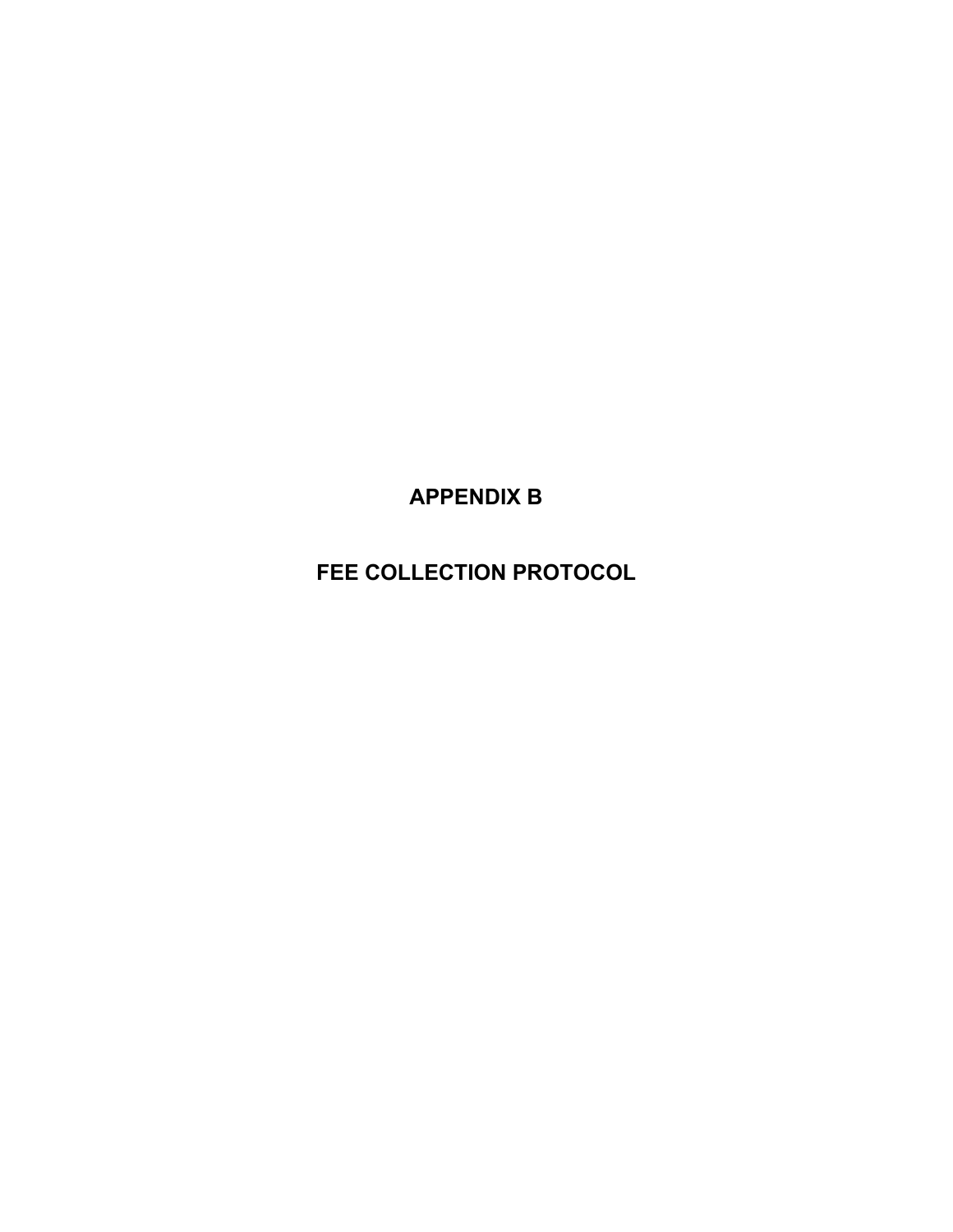# NEW MEXICO DEPARTMENT OF HEALTH FAMILY PLANNING PROGRAM FEE COLLECTION PROTOCOL Table of Contents

| A. What is Title X Family Planning Program?<br><b>Requirements for Providing Services</b><br>В.<br>C. Requirements for Fees and Sliding Scale Fees<br>D. Training<br>E. Confidentiality |                                                                                                                |
|-----------------------------------------------------------------------------------------------------------------------------------------------------------------------------------------|----------------------------------------------------------------------------------------------------------------|
|                                                                                                                                                                                         |                                                                                                                |
| STEPS FOR FAMILY PLANNING ENROLLMENT FORMS, CONSENTS AND FEE COLLECTION                                                                                                                 |                                                                                                                |
| А.<br>В.<br><b>Special Circumstances</b><br>C.<br>Family Planning Services for Clients Presenting for Other PHD Program Services5<br>3.                                                 |                                                                                                                |
| CHARGES, BILLING AND COLLECTION SYSTEM                                                                                                                                                  |                                                                                                                |
|                                                                                                                                                                                         |                                                                                                                |
|                                                                                                                                                                                         |                                                                                                                |
| A. Contractor or Provider Agreement Sites<br>B. Public Health Offices (PHOs)                                                                                                            |                                                                                                                |
|                                                                                                                                                                                         |                                                                                                                |
| JOB AIDS AND FORMS                                                                                                                                                                      |                                                                                                                |
| Consent for Family Planning Services and Parental/Family Involvement Form (English) 16<br>Consent for Family Planning Services and Parental/Family Involvement Form (Spanish) 17        |                                                                                                                |
|                                                                                                                                                                                         | Monthly Report Packet (PHOs only) manufactured controller controller and the Monthly Report Packet (PHOs only) |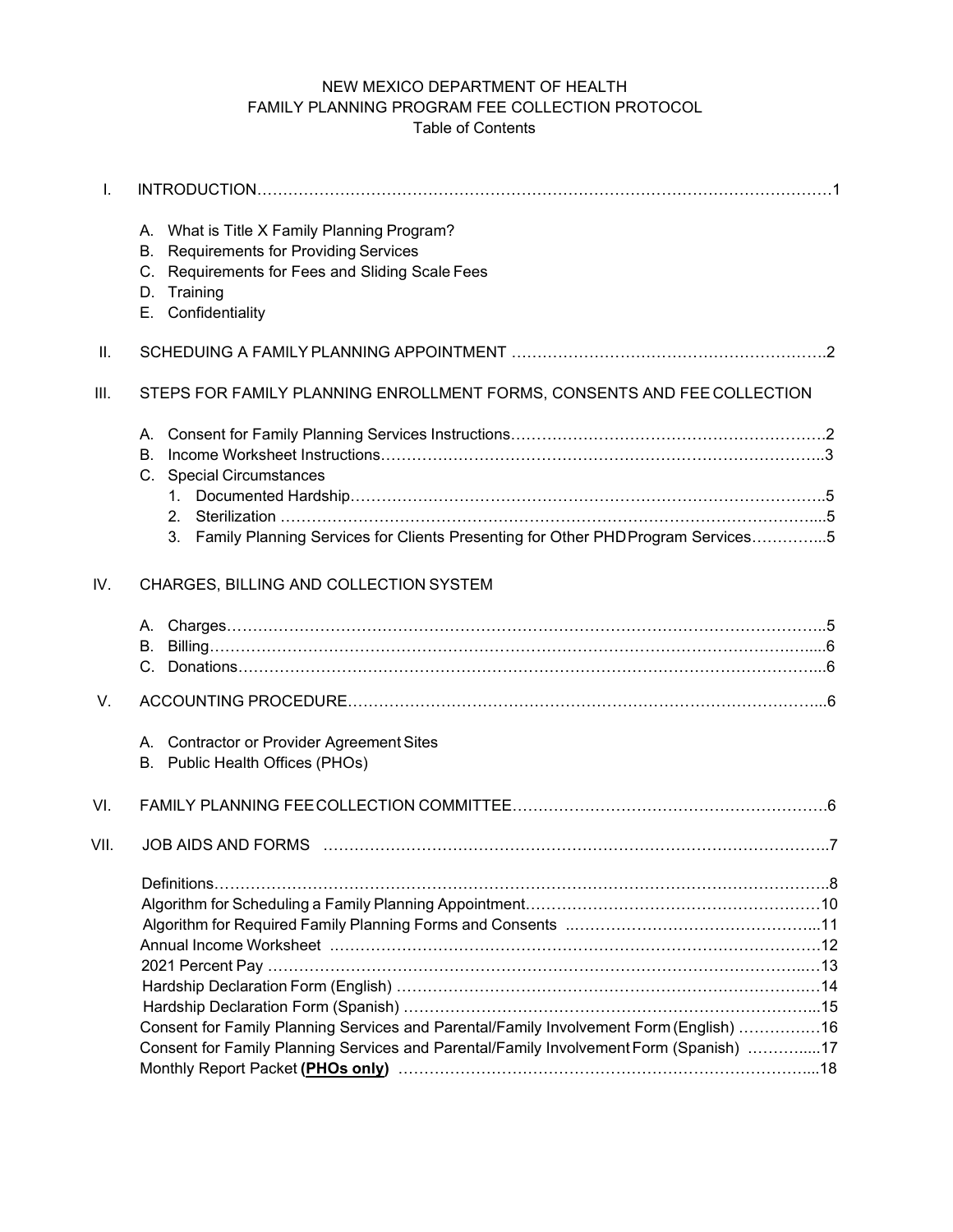#### **I. INTRODUCTION**

#### **A. What is Title X Family Planning Program?**

Title X is the only federal program dedicated solely to the provision of family planning (FP) and related preventive health services. The program is designed to provide contraceptive supplies and information to all who want and need them.

The priorities for New Mexico Title X services are for:

- 1. Certain vulnerable populations, such as teens (particularly teens who request confidential FP services); and
- 2. Uninsured, reproductive-aged women and men from low-income families, regardless ofage.

However, Title X clinics may not deny insured clients FP services due to the clinic's inability to bill certain insurance agencies.

#### **B. General Requirements for Providing Title X FPServices**

- 1. All services must be provided without regard to religion, race, color, national origin, disability, age, sex, sexual orientation, gender identity, sex characteristics, number of pregnancies, or marital status.
- 2. Title X encourages self-identification of race and ethnicity.
- 3. Family planning services are to be provided solely on a voluntary basis.
- 4. Clients cannot be coerced to accept services or to use or not use any particular methodof family planning.
- 5. Clients must not be denied services or be subjected to any variation in qualityof services because of inability to pay.
- 6. Services must be provided in a manner which protects the dignity of theindividual.
- 7. Services must be provided without the imposition of any durational residencyrequirement or requirement that the client be referred by a physician.

#### **C. Requirements for Income Assessment, Sliding Fee Scale andFees**

Federal Title X regulations require that Title X clinics assess fees for services rendered to clients with family income above 100% Federal Poverty Level (FPL). Both family size and family income are used to determine the client's family income as compared to the current FPL. Fees are assessed as percent pay rate based on the clinic's sliding fee scale. Family income should be assessed before determining whether copayments or additional fees are charged.

Insured clients whose family income is at or below 250% FPL should not pay more (in copayments or additional fees) than what they would otherwise pay when the schedule of discounts is applied.

#### **D. Training Requirements** (see Appendix D Staff Orientation fordetails)

#### **E. Confidentiality**

- 1. Health Insurance Portability and Accountability Act(HIPAA):
	- Clinics must ensure client confidentiality and provide safeguards for individuals against the invasion of personal privacy as required by HIPAA. No information obtained by the staff about individuals receiving FP services may be disclosed without the individual's written consent, except as required by law (such as NM laws that require reporting of child abuse/neglect and human trafficking) or as necessary to provide services to the individual, with appropriate safeguards for confidentiality.
- 2. Protected Health Information (PHI): Clinic staff must observe client's confidentiality both in the office setting and on the telephone. It is recommended that a private space be provided to make appointments, obtain proof of income, and register a client. Client's PHI should not be left unattended in public areas. Clerks and front-line staff in all clinic settings are required to shut down or lock their workstations when leaving their computer area.

# 3. Confidential Clients (teen/adult):

Clinics must have policy/procedures in place to identify confidential charts and to preserve client's privacy, such as alternative contact method/information, billing process.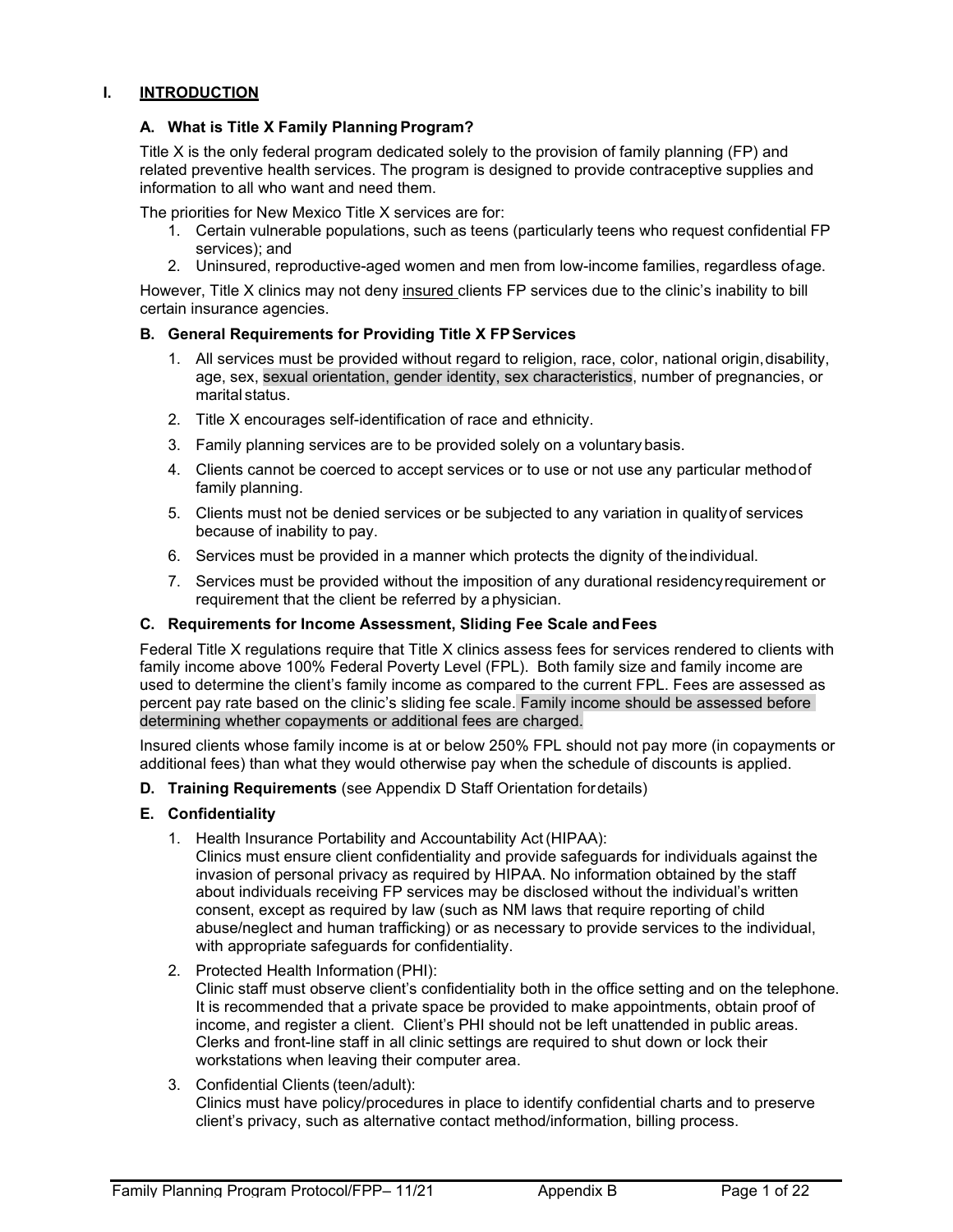# **II. SCHEDULING A FAMILY PLANNING APPOINTMENT** (See Section VII)

The following information is needed in order to schedule an appointment for Title X clients:

#### **A. DOB**

#### **B. Insurance Coverage:**

1. Medicaid/Centennial Care**:**

PHOs are Medicaid Providers. However, if there is an appointment waiting list in your clinic, be sure that Medicaid clients are aware of other Medicaid providers in the area.

- 2. Non-PHO Provider Agreement clinics that are Medicaid providers must bill the client's Medicaid plan and must not dispense Title X supplies or medications to clients unless the client requests confidential FP Services.
- 3. Private Medical Insurance:

Title X clinics may not deny insured clients family planning services due to the clinic's inability to bill certain third-party insurance agencies. With regard to insured clients, **clients whose family income is at or below 250% of the FPL** should not pay more (in co-pays or additional fees) than what they would otherwise pay when the sliding fee discount schedule is applied. Fees must be waived for individuals with family incomes above 100% of the FPL who, as determined by the service site project director, are unable, for good cause to pay for family planning services (Title X Program Requirements).

In non-public health emergency situation, PHO staff will check the client's insurance eligibility and determine the client's co-pay amount based on their insurance plan.

#### **C. Income:**

- 1. Advise client that there is a sliding scale charge for services, which is based on gross family income and family size.
- 2. Clinics may request proof of income, but they may not require it**.**
- 3. Clinics should accept a self-declaration of income and charge the client based on what heor she has declared.

#### **III. STEPS FOR FAMILY PLANNING ENROLLMENT FORMS, CONSENTS AND FEE COLLECTION** (See Section VII)

All Family Planning/Title X clients must have the following forms completed and filed/scanned into the client's medical record.

#### **A. Consent for Family Planning Services Instructions**

- 1. Consent for Family Planning Services Section (for all Title X clients) The assigned clinic personnel will:
	- Review with the client the Consent for Family Planning Services section prior toreceiving the services.
	- Assure that only the client (not family/parent) sign the Consent for Family Planning Services.
	- Update the form annually.
- 2. Parental/Family Involvement Section (for clients under age 18) Nurse/Clinician will:
	- Counsel new teen clients (younger than 18 years old) and complete the Parental/Family Involvement Form.
	- Assure that the client (not family/parent) sign the form.
	- Obtain an alternative address or telephone number of confidential clients who requestno contact at home.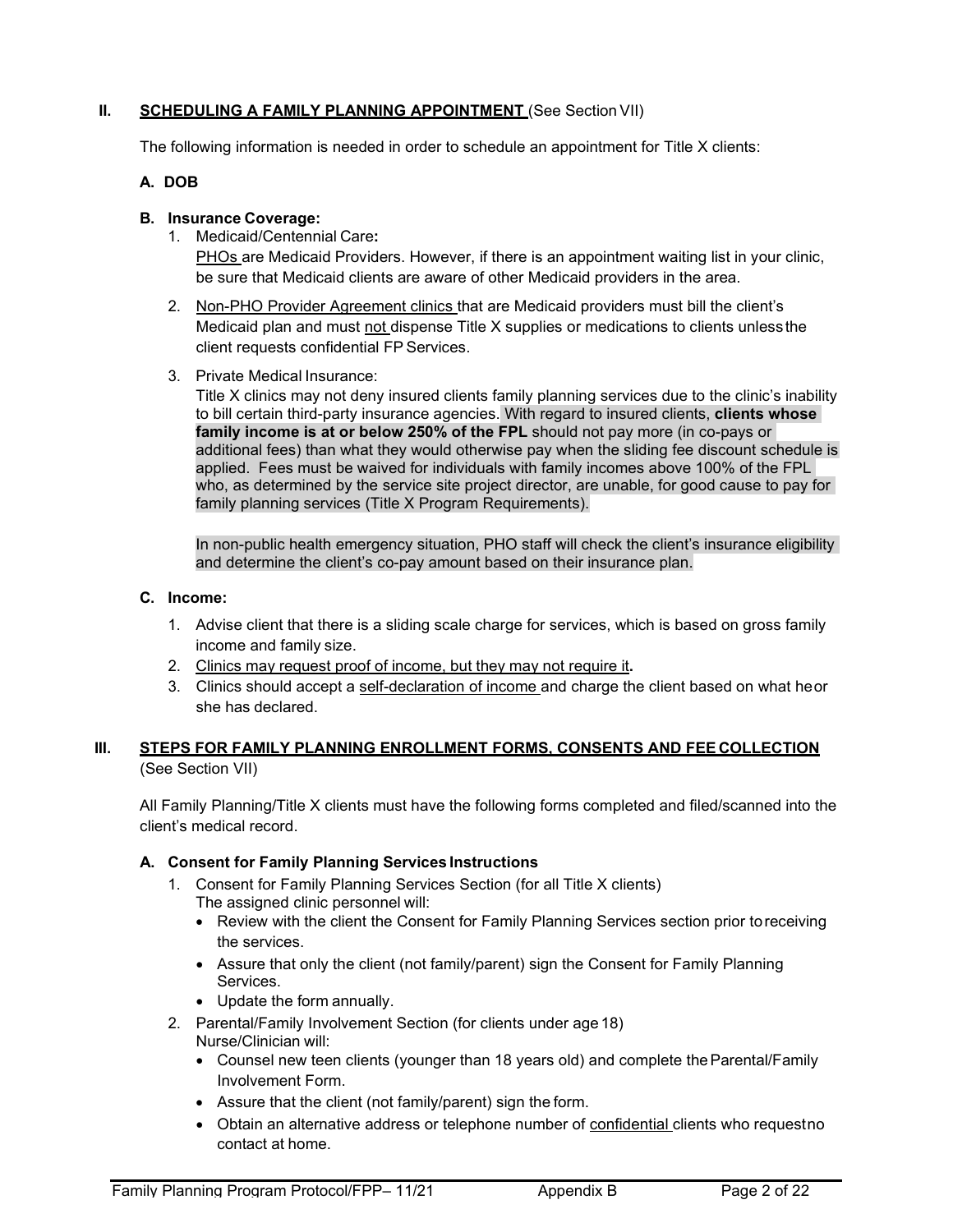#### **B. Income Worksheet Instructions**

- 1. It is the clerk/assigned clinic personnel's responsibility to:
	- Review/verify the client's family income and number of household members.
	- Assure that the client (not family/parents) sign the incomeworksheet.
	- Assess the client's annual income and percent pay correctly in the "STAFF USEONLY" section.
	- If a client works 3 to 9 months out of the year (give or take a few months), such as a seasonal work or summer jobs, assess their income by totaling the months worked orto be worked and enter the total in the income work sheet as total annual income.
	- Sign and date the "STAFF USE ONLY" section.
- 2. If the client is a new FP client, he/she will complete an Income Worksheet. Title X clinicstaff will utilize the most current Sliding Fee Scale (SFS)/Percent Pay table to assess the client's percent pay.
- 3. For existing FP clients, an annual Income Worksheet is required.
	- If there is a change in income or household members, the Income Worksheetshould be updated prior to the 1-year expiration.
	- If the client's most current Income Worksheet is less than 1 year old and the SFS/Percent Pay Table is updated, use the income from the current Income Worksheet to re-calculate the client's percent pay.
	- If the client's most current Income Worksheet is more than 1 year old or about to expire (in a few days or even in a month) and the SFS/Percent Pay Table is updated, he/she will complete a new Income Worksheet and Title X clinic staff will utilize the SFS/Percent Pay Table to assess the client's percent pay.
	- If the client has claimed a Financial Hardship, he/she will fill out a new IncomeWorksheet and Hardship Waiver form. (See Subsection Special Circumstances-Documented Hardship).

**Note**: Since the FPLs normally go up allowing clients to make more money to be classified as low-income, when the client's percent pay is updated using new table, the new percent pay may be lower.

- 4. All income worksheets in PHOs must be kept for three years, per NMAC 1.21.2.307. (For further guidance, please consult with your Supervisor).
- 5. Income:
	- **Confidential Teen Clients**

For un-emancipated minors who receive confidential services, charge for services (percent pay) must be determined based on the income of the minor only (and family size of one).

- Non-Confidential Teen Clients and Other Adult Clients (including confidential adults) The family's income and number of household members must be considered in determining the charge for services.
- Clinics shall take reasonable measures to verify client income, without burdening clients from low-income families. Clinics may request proof of income, but they may not require it. The Title X clinic should accept a self-declaration of income and charge the client based upon what he or she has declared. Do not assess the client at 100% of the charge if they do not have proof of income.
- Although not required to do so, Title X clinics that have lawful access to other valid means of income verification because of client's participation in another program may use this data rather than to re-verify income or rely solely on client's self-report. (OPA 08-1: Verification of Income for Title X Clients).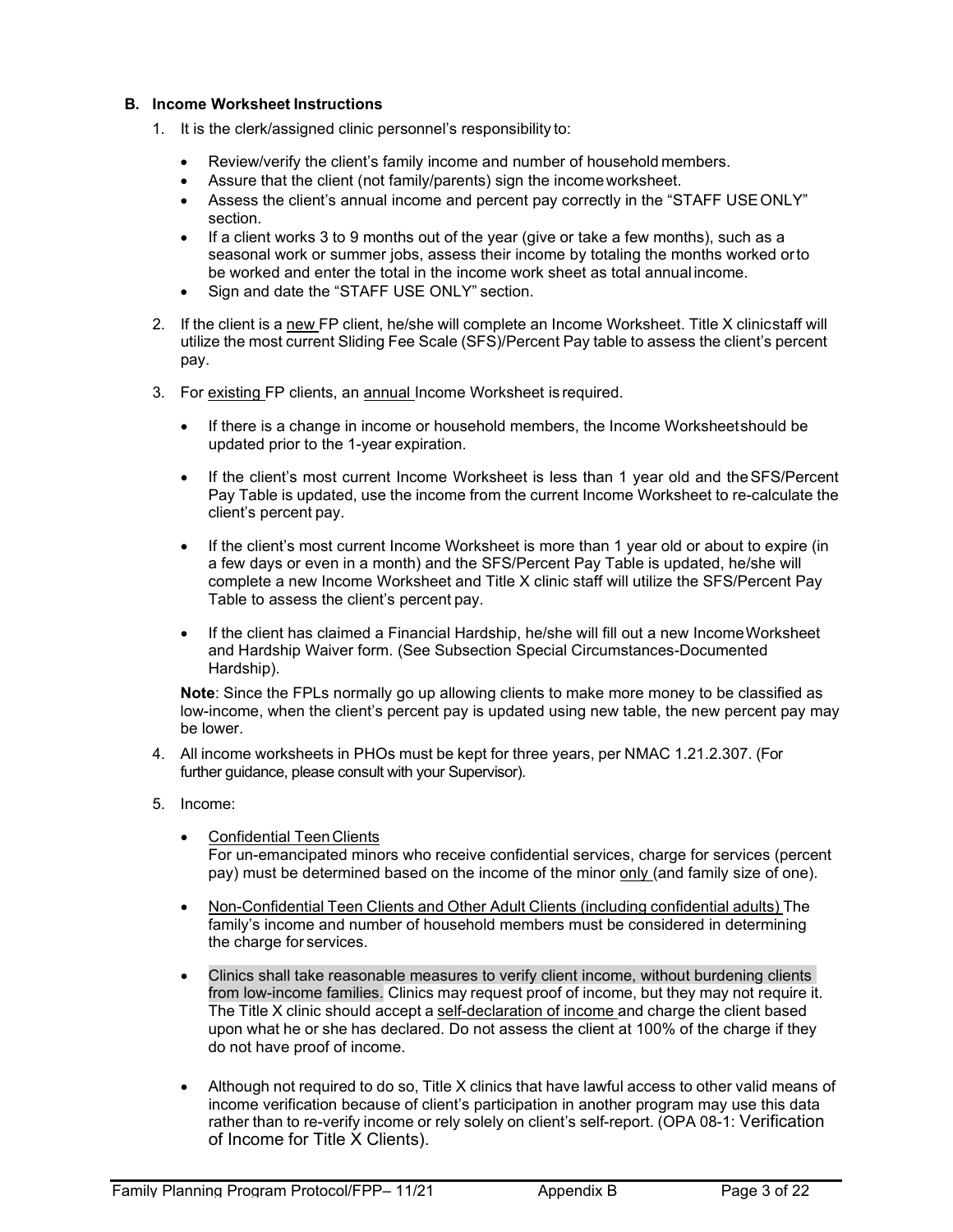#### 6. Reasonable attempts to verify client income may include requests of the following:

- A paycheck stub showing wages for all members of the economic unit who are gainfully employed; or
- A federal income tax return from the previous year for all members of the economic unit who filed federal income tax returns; or
- A letter from an employer stating wages earned and the time period in which thewages were earned; or
- A statement or letter showing amount of money earned or net profit for the past month if the client is self-employed.
- Healthcare.gov can be a helpful resource when determining income that should be included. "What to include as income" can be found at: <http://healthcare.gov/income-and-household-information/income/>

Examples Include:

| Income Type                 | Include as income? | <b>Notes</b>                 |
|-----------------------------|--------------------|------------------------------|
| Taxable Wages, tips, self-  | Yes                |                              |
| employment income           |                    |                              |
| Unemployment                | Yes                |                              |
| compensation                |                    |                              |
| Social Security, Social     | Yes                | DO NOT include               |
| Security Disability Income  |                    | <b>Supplemental Security</b> |
| (SSDI)                      |                    | Income (SSI)                 |
| Retirement, pension,        | Yes                | Include most IRA and 401k    |
| investment income           |                    | withdrawals. Do not include  |
|                             |                    | distributions from Roth      |
|                             |                    | account as income            |
| Alimony                     | Yes                |                              |
| Child support               | No.                |                              |
| Proceeds from loans         | No.                |                              |
| (student loans, home equity |                    |                              |
| loans, bank loans)          |                    |                              |

7. Number of Household Members (Economic Unit):

The family/household is defined for the purpose of family planning as an economic unit that includes the client**.** All persons living under one roof are not necessarily counted as members of the family/household. "Economic unit" consists of the individuals (and their dependents) living in a household who provide food and shelter for the family unit. In other words, include in the number of household members all the people that provide food and shelter for the client.

Confidential Teen Clients

If a teen (younger than 18 years old) is un-emancipated (refer to "Emancipated minor" in Definition section) and requests confidential services, they will be considered as a separate economic unit of "one" and have only their own income assessed.

• Non-Confidential TeenClients

If a teen requests family/parental involvement, the family's income and number of household members must be considered in determining the charge for services.

**Students** Students who are between the age 18 and 20 are treated as teens (see above).

Students who are older than 20 should be treated as adult clients and assessed on the basis of their own economic unit. Staff should ask students for proof of income since some students do work. Do not count scholarships, student loans, grants, or food stamps as income.

• Adult Clients (including confidential adults**)**: use economic unit to determine familysize.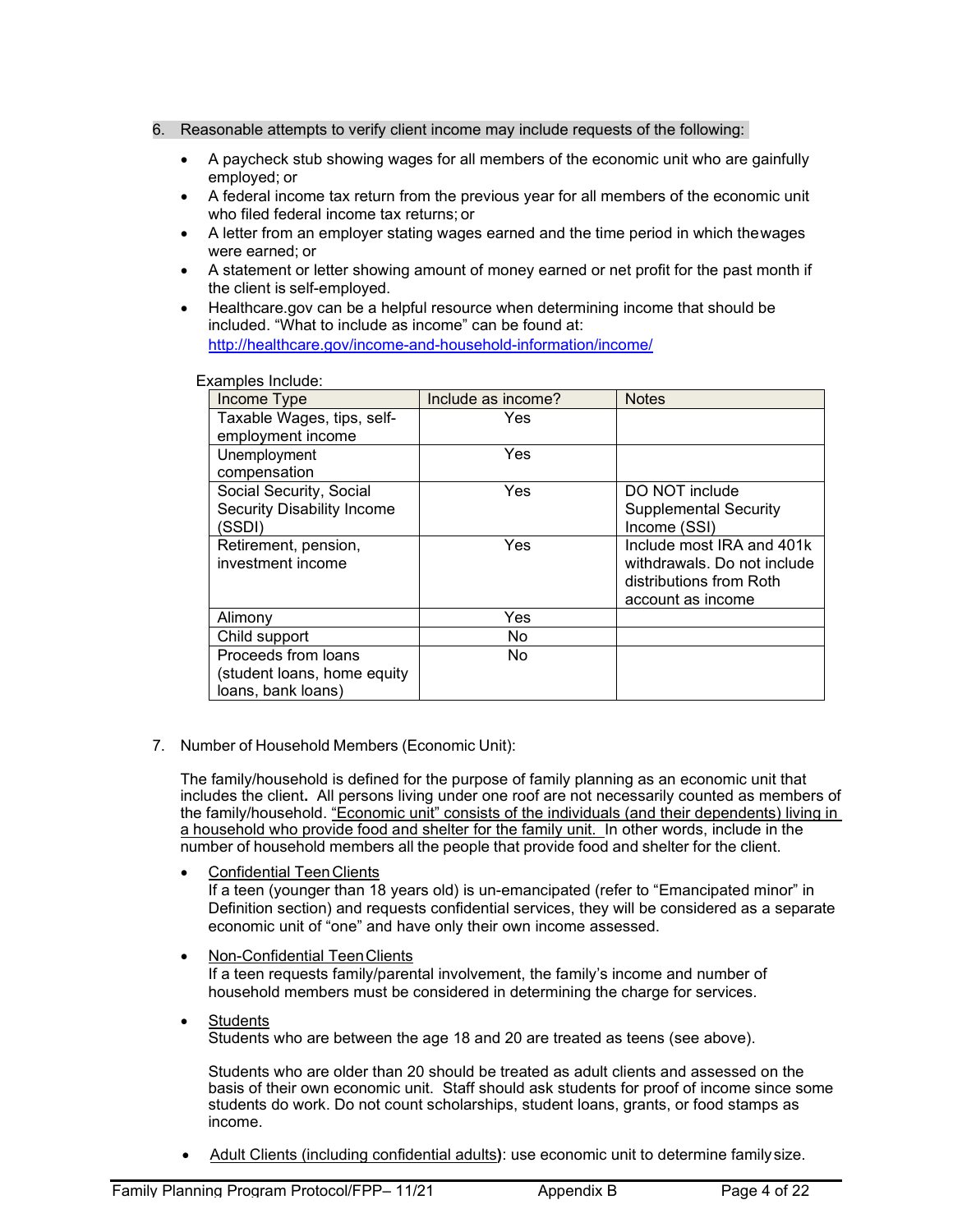#### **C. SpecialCircumstances**

#### 1. Documented Hardship

Family Planning percent pay amounts are the client's responsibility. Occasionally, the client may experience problems beyond their control which constitutes a temporary financial hardship. Examples of hardship situations are illness in the family, fire, theft, being underinsured, job loss, etc. After a good faith determination of financial need by the Clerk/Receptionist and Nurse Manager/billing department supervisor, a Title X clinic may waive fees for the visit date stated in the Hardship Declaration Form.

Steps in determining hardship are:

- Hardship Declaration Form (Section VII) is filled out by staff and, signed and dated by the client.
- Since hardship may result in a change of the client's family income, a new Income worksheet is completed by the client and there is thorough review of the income worksheet by the Clerk/Receptionist and Nurse Manager/billing department supervisor.
- Only the charge for services provided on the day stated on the Hardship Declaration Form will be assessed and waived.
- The income worksheet completed with the Hardship Declaration Form is used for the hardship visit and all subsequent visits should revert back to the most current regular income worksheet unless a new one is needed.
- A client is able to document hardship as many times as necessary.
- 2. Sterilization (for PHOsonly)

When a client is approved by the FPP State Office for sterilization services financial assistance, the procedure charge should be entered in to BEHR at the time they return to the PHO to pick up their sterilization paperwork and set up their appointment with the nurse. (See section 2 for more details). When the client picks up approved paperwork, he/she is expected to pay the sterilization procedure fee according to their percent pay before having the procedure done. It is important to explain to the client that:

- If the client does not have the procedure done, the payment is not refundable; but the credit can be applied for future FP services.
- If the client does not pay the entire amount due before the surgery, the PHO will work with them on a payment plan.
- 3. Family Planning Services for Clients Presenting for Other PHD Program Services

On occasion, a person seen for STD, B&CC, immunization or other program services may require FP supplies or tests including pregnancy test and contraceptives such as packs of OCPs, ECPs, or a DMPA injection.

In these cases, it becomes a FP visit. Ask the client to complete FP forms (consents, income worksheet, and parental involvement) and calculate the percent pay. If the client falls into a percent pay category and paying for these services creates a barrier to service, see Special Circumstances for hardship criteria.

#### **IV. CHARGES, BILLING AND COLLECTION SYSTEM**

Title X clients must not be denied services or be subjected to any variation in quality of services because of an inability to pay.

#### **A. Charges**

Title X clinics will properly implement the most currently available sliding fee scales (SFS)/schedule of discounts (SOD) (Section VII). Client income must be assessed at the beginning of the family planning visit; and clients are informed of any charges for which they will be billed and the clinic's payment options. Title X clinics will apply fees according to the sliding fee scale and issue a receipt to clients. If the client has claimed a Financial Hardship, the Title X clinic will use the Department of Health Family Planning Program's "Financial Hardship" protocol (See subsection C. Special Circumstances, above).

1. Clients with income at or below 100% of FPL must not be charged for Title XServices.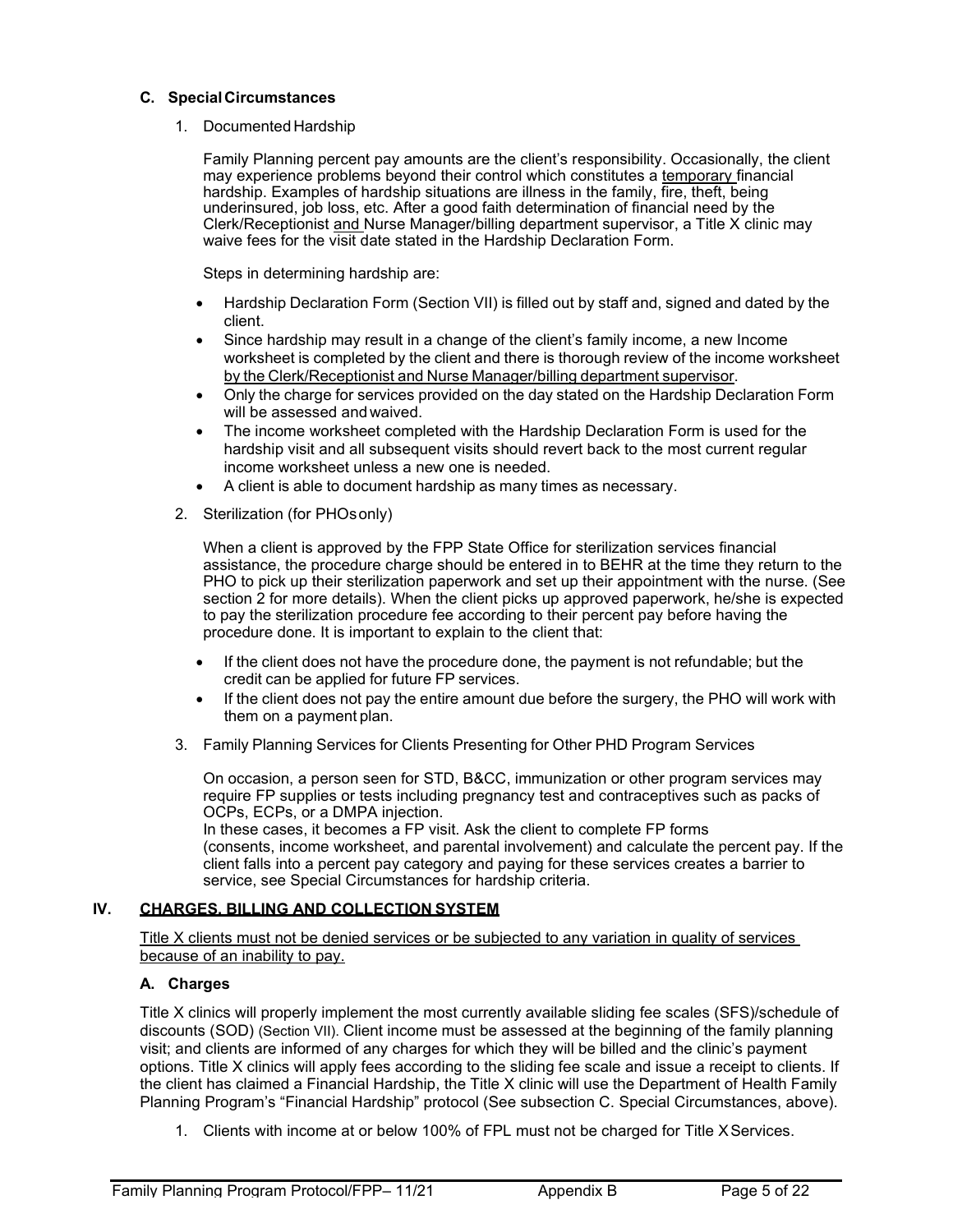- 2. Clients with incomes between 101% and 250% FPL are charged for Title X Services according to SFS/SOD as well as their ability to pay. The fees are calculated as percent pay of the clinic's schedule of fees, which was designed to recover reasonable cost of providing services. For clients with private medical insurance, if the co-pay is less than the client would pay on the sliding fee schedule, they should pay the co-pay. If the co-pay is more than what the client would pay based on the sliding fee discount schedule, the client pays what they would pay based on the sliding fee discount schedule. (FPP will provide "A Job Aid for Front Desk Staff" when PHO staff are no longer subjected to public health emergency operations.)
- 3. Clients whose income exceeds 250% FPL are charged according to clinic's schedule of fees, which was designed to recover reasonable cost of providing services.

Enter the client's percent pay into the client's (electronic) health record**:**

- Provider Agreement sites according to your specific clinic'sprocedure.
- PHOs Follow BEHR manual to complete the Sliding Fee Scale Tab.

#### **B. Billing**

For insured clients, Title X clinics must make reasonable efforts to collect charges by billing third party payor without jeopardizing client confidentiality. Clinic staff must inform the client of any potential for disclosure of their confidential health information to policyholders where the policyholder is someone other than the client.

For a Provider Agreement (PA), non-PHO clinic, this means that:

- Family planning services provided to insured clients should be billed for third party reimbursement instead of using Title X contraceptives, supplies or labtests.
- The exception is when the client requests confidential Title X services; in which case the PA clinic can dispense Title X contraceptives/supplies and utilize Title X lab tests according to the contract. In doing so, the PA clinic cannot bill the third-party payor for all the services provided that the client deemed confidential.

#### **C. Donation**

Voluntary donations for clients are permissible by Title X Program. However, clients must not be pressured to make donations and donations must not be a prerequisite to the provision of services or supplies. Donations from clients do not waive billing/charging requirements. Follow your agency's internal policy/procedure on handling donations.

#### **V. ACCOUNTING PROCEDURE**

#### **A. Contractor or Provider Agreement Sites**

Clinic's accounting procedures and state/Title X laws must be followed when collecting fees from Title X FP clients.

- Internal accounting procedures should reflect required documentation regardingfee collection, billing and aging balances, uncollectible accounts, anddonations.
- Income generated from Title X FP fee collection shall be used in support of Title Xclients and activities**.**

#### **B. PHOs**

DOH/PHD accounting procedures and state/Title X laws must be followed when collecting fees from Title X FP clients.

For BEHR PM Entry of fee collection, please refer to the PHD BEHR User Manual.

For any BEHR-related questions, please refer to the BEHR tab listed on the PHD Intranet and/or contact the Help Desk at (800) 280-1618.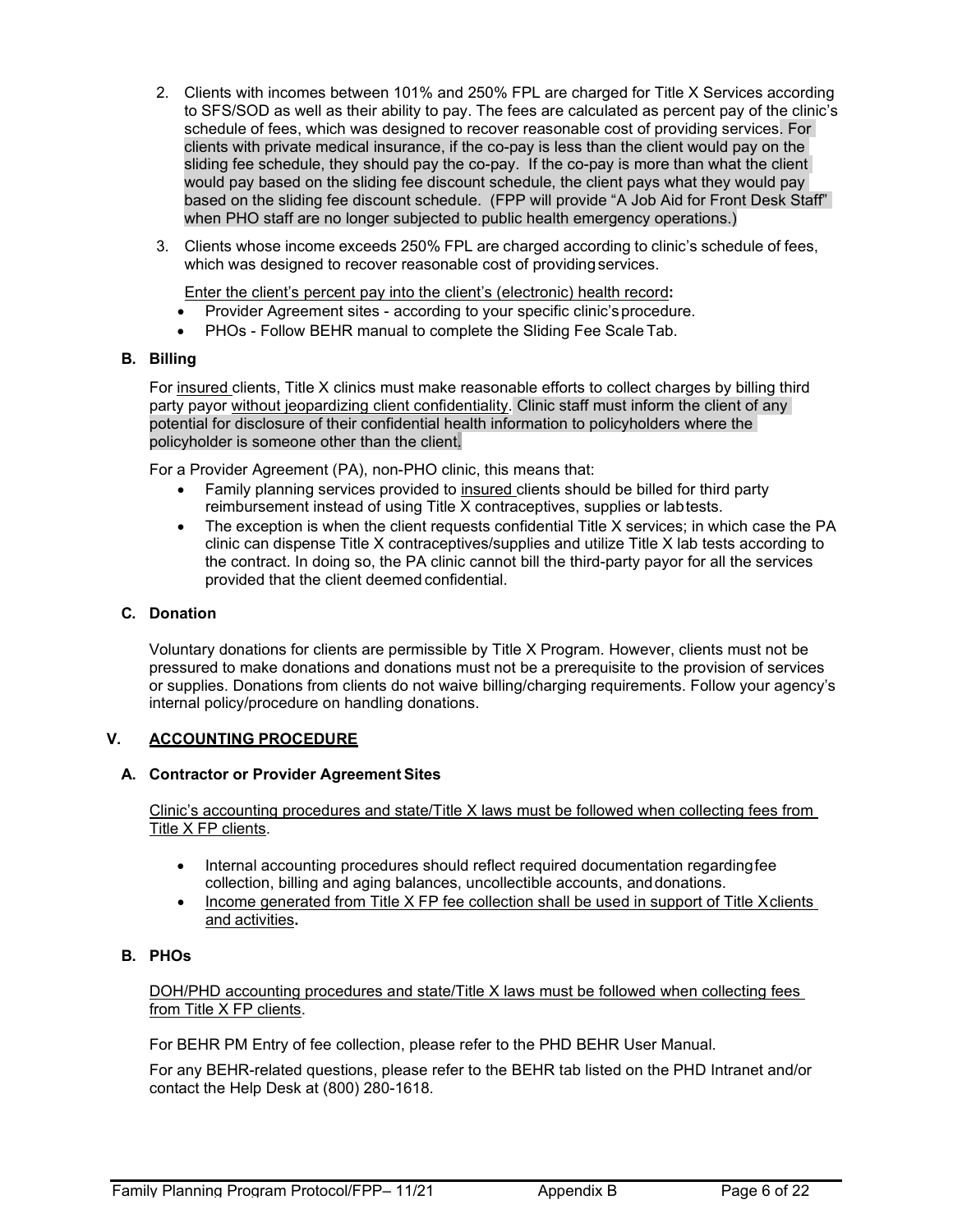#### **VI. FAMILY PLANNING FEE COLLECTION COMMITTEE**

The Fee Collection committee consists of experienced FP clerks from each PHD Region. They assist the FPP in updating the fee collection protocol, and act as a resource for other clerks in their area who need fee collection training.

| <b>BEHR Billing:</b> | Santa Fe (505) 827-0664                                                                                                                                                    |
|----------------------|----------------------------------------------------------------------------------------------------------------------------------------------------------------------------|
|                      | Northeast Region: Tracy Romero, Las Vegas PHO (505) 454-1474<br>Margaret Perea, Santa Rosa PHO (575) 472-3211                                                              |
|                      | Northwest Region: Angelica Torres, San Juan PHO (505) 327-4461 ext.114<br>Lorraine Taddy, SW Valley PHO (505) 873-7477                                                     |
|                      | Southeast Region: Barbara Tivis, Portales PHO (575) 356-4453<br>Alicia Torrez, Roswell PHO (575) 624-6050                                                                  |
|                      | Southwest Region: Cristina Rodriguez, Sunland Park PHO (575) 589-0805<br>Frances Rodriguez, T or C PHO (575) 589-0805<br>Genevieve Zertuche, Las Cruces PHO (575) 528-5001 |

#### **VII. JOB AIDS AND FORMS**

The following section includes definitions, algorithms/Job Aids, forms (e.g. Annual Income Worksheet, Hardship Forms, Consent for Family Planning Services, Monthly Report Packet), and current Percent Pay Table.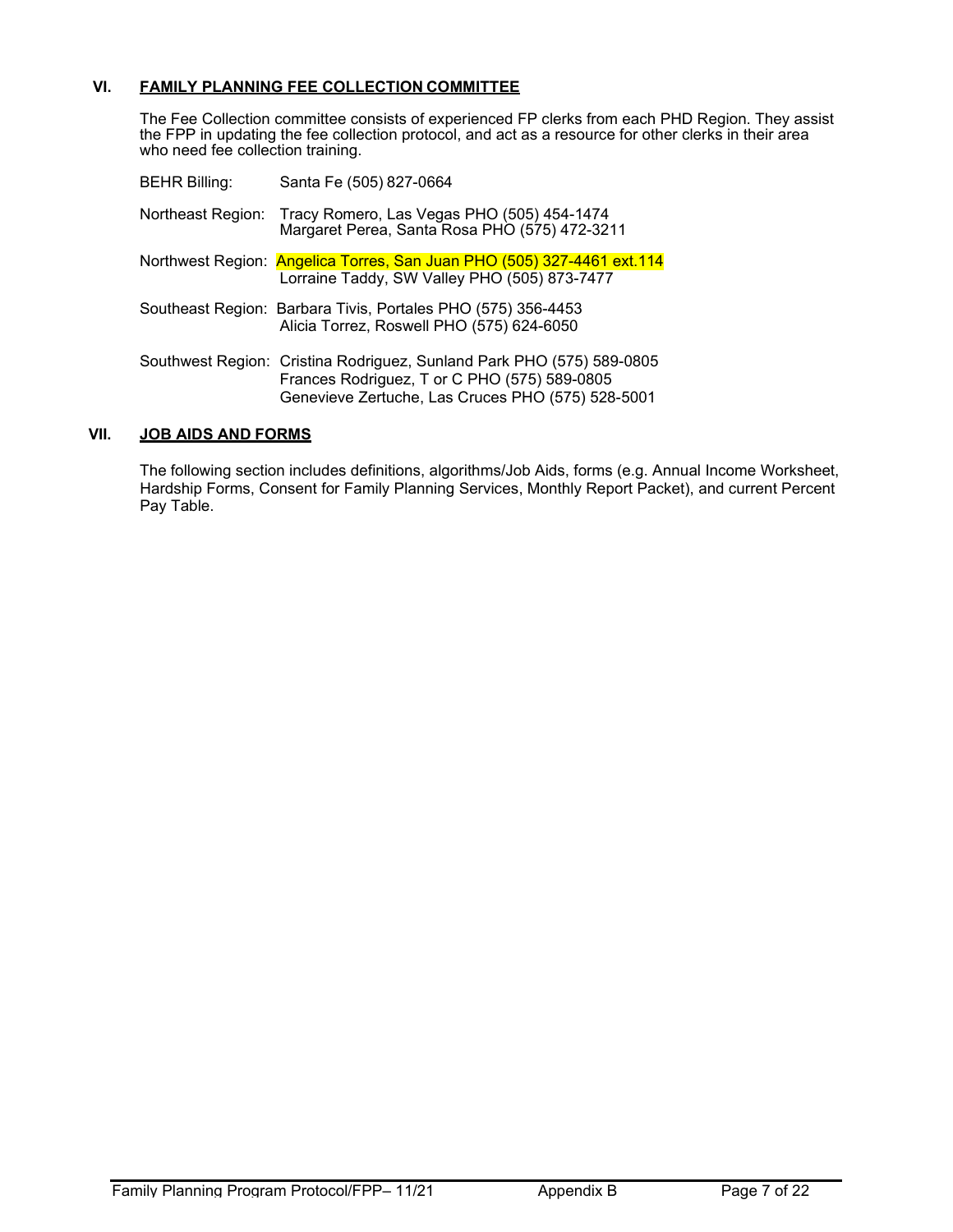#### **Definitions**

**Ability to pay:** An assessment of a client's family size and gross annual family income to determine the percentage of assessed charges that will be billed to client.

**BEHR:** Acronym for Billing and Electronic Health Record. BEHR is the electronic health record and financial management system utilized for clients receiving services in the Public Health Offices.

**Charges:** The true, full cost of services and supplies received by the client (determined by Federal guidelines).

**Client:** (Patient) Any person who is requesting services.

**Collection:** The act of receiving money from the client or third-party payor.

**Consent for Services:** The Consent for Family Planning Services must be obtained at the initial client visit and updated annually thereafter. In combination with the Consent for Family Planning Services, the Parental Involvement Form must be completed for all adolescents 17 and younger. This portion of the consent must be completed by the nurse or practitioner at the initial visit and updated annually thereafter.

**Cost:** The true expense of an item or service.

**Death Notice:** The manner of documentation on which client is legally declared dead such as death certificate, newspaper publication.

**Discounts:** (Adjustments) the dollar amount deducted from the client's charges based on the client's Percentage Pay Rate.

**Economic Unit:** Consists of the individuals (and their dependents) living in a household who provide food and shelter for the family unit.

**Eligibility:** Determination of a client's entitlement to services by the evaluation of client's age, gross income, economic unit, and special circumstances.

**Emancipated minor:** A person who is sixteen (16) years of age or older who:

- 1. Is or has been validly married (annulment or marriage of 15-year-old will not count);
- 2. Is in active duty with the armed forces; or
- 3. Has obtained a declaration of emancipation from district court.

*NOTE: No one under sixteen (16) can be emancipated.*

*A person at least sixteen years old may apply for and obtain a declaration of emancipation if he/she is:*

- *Willingly living separate and apart from parents or guardian and,*
- *Managing her/his own financial affairs.*

**Full Pay:** The designation for clients who receive no adjustment to their incurred charges.

**Fees:** The amount due from the client, which reflects the charges after any adjustment.

#### **Financial Record:**

The financial folder is documented in the BEHR Practice Management. It is important to remember to update the Sliding Fee Scale Tab annually for continuous sliding fee scale history, and documentation for percentage-pay clients.

In contracted provider clinics, the financial folder should consist of client's encounter forms, receipts, billing letters and sometimes returned billing letters. It may also contain copies of the proof of income. The financial folder may also be maintained electronically.

**Gross Income:** Earned income before deductions (used in calculating % pay for clients).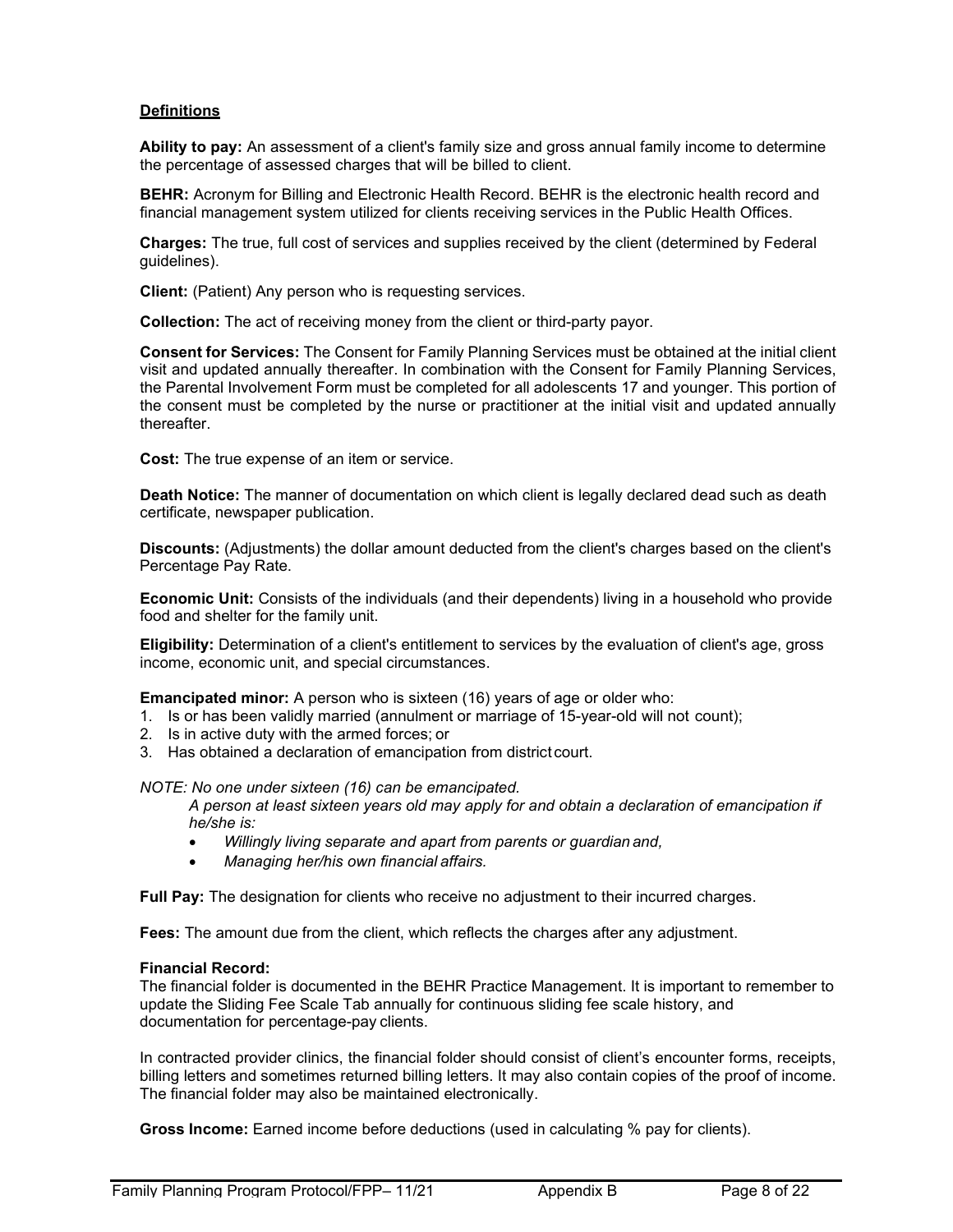**Hardship Case:** Clients may experience problems beyond their control which constitute a temporary financial hardship, like death or illness in the family, fire, theft, loss of job, etc. The charges for the current visit can be waived after a good faith determination by the Clerk/Receptionist and Nurse Manager/billing department supervisor (see Documented Hardship).

**Income and Family Size Declaration:** The form on which the client attests to family size and gross income to establish their Percentage Pay Rate. This is a self-declaration of income. Although proof of income may be requested, is not a requirement for Family Planning eligibility. *As a reminder, confidential teens/adolescents must be assessed using only theirincome.*

**Payment:** The amount received from a client or third-party payor.

**Percentage Pay Rate:** The percentage of the actual charges incurred that the client is required to pay, based on their family size and gross income and Federal Poverty Guidelines.

**Payor:** A person or company who pays a debt or who is obliged to pay a debt.

**Services:** Those clinical activities performed for a client.

**Sliding Fee Scale:** The fee schedule of the facility establishing adjustments on the basis of ability to pay and the resultant actual charge to the client for services rendered (based on Federal Poverty Guidelines).

**Supplies:** Those items delivered to a client.

**Teen:** Any individual younger than 18 years old.

Contracted providers should follow their aging balances policy with a reminder that Family Planning clients must not be sent to collections nor denied services based on their ability to pay.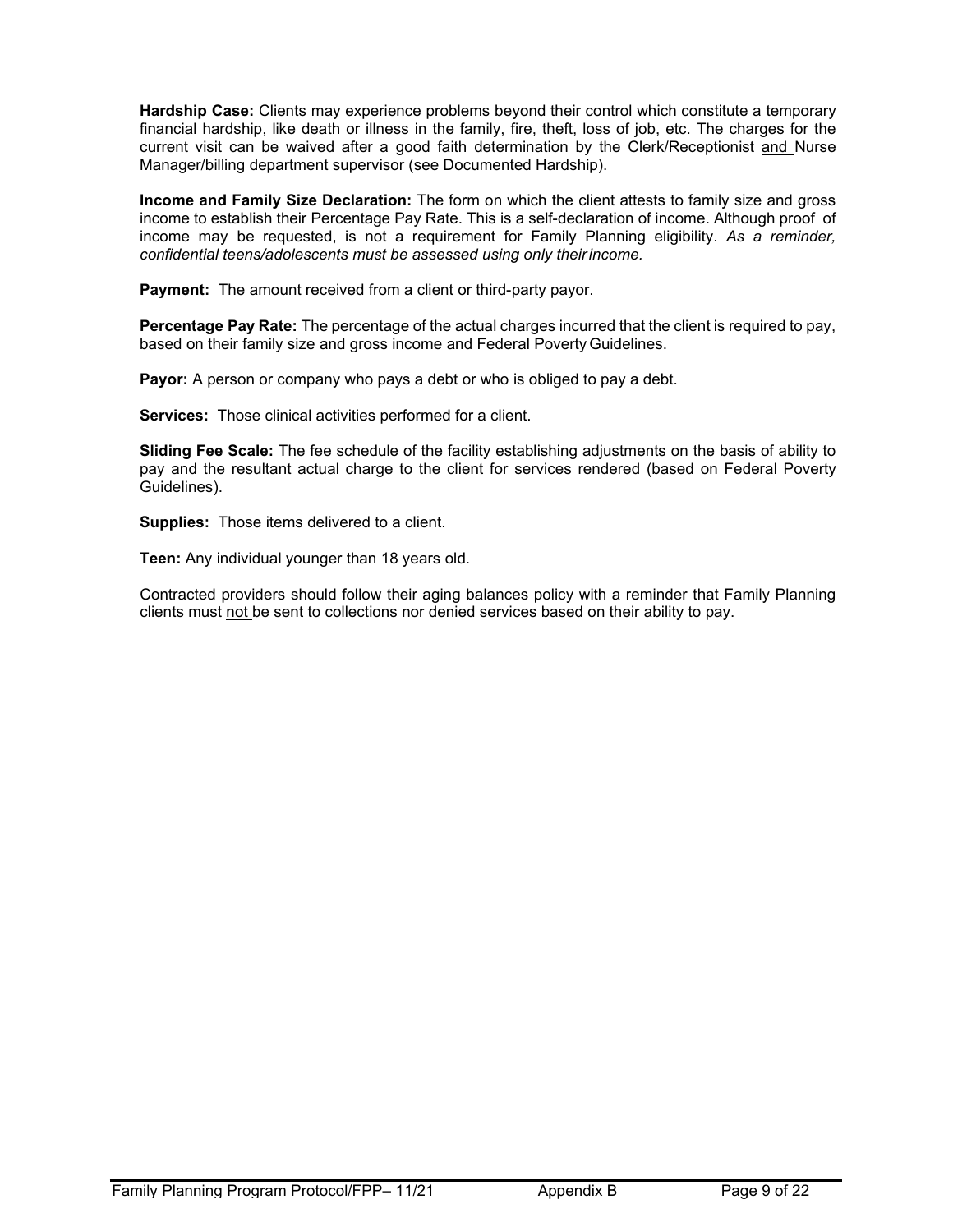# **Algorithm for Scheduling a Family Planning Appointment**



# **Obtain the following:**

**1. Age**

**2. Insurance information:** Medicaid or privateinsurance.

**3. Advise the client** that if there is a sliding scale charge for the services, it is based on gross family income and family size.

# **4. Clinics may request proof of income, but they may not require it.**

Examples of acceptable proof of income include:

- •An employer's letter stating wages and the time period in which the wages were earned; or
- •A statement or letter showing amount of money earned or net profit for the past month if the client is self-employed; or
- •A paycheck stub showing wages for all members of the economic unit who are gainfully employed; or
- •A federal income tax return from the previous year for all members of the economic unit who filed federal income tax returns.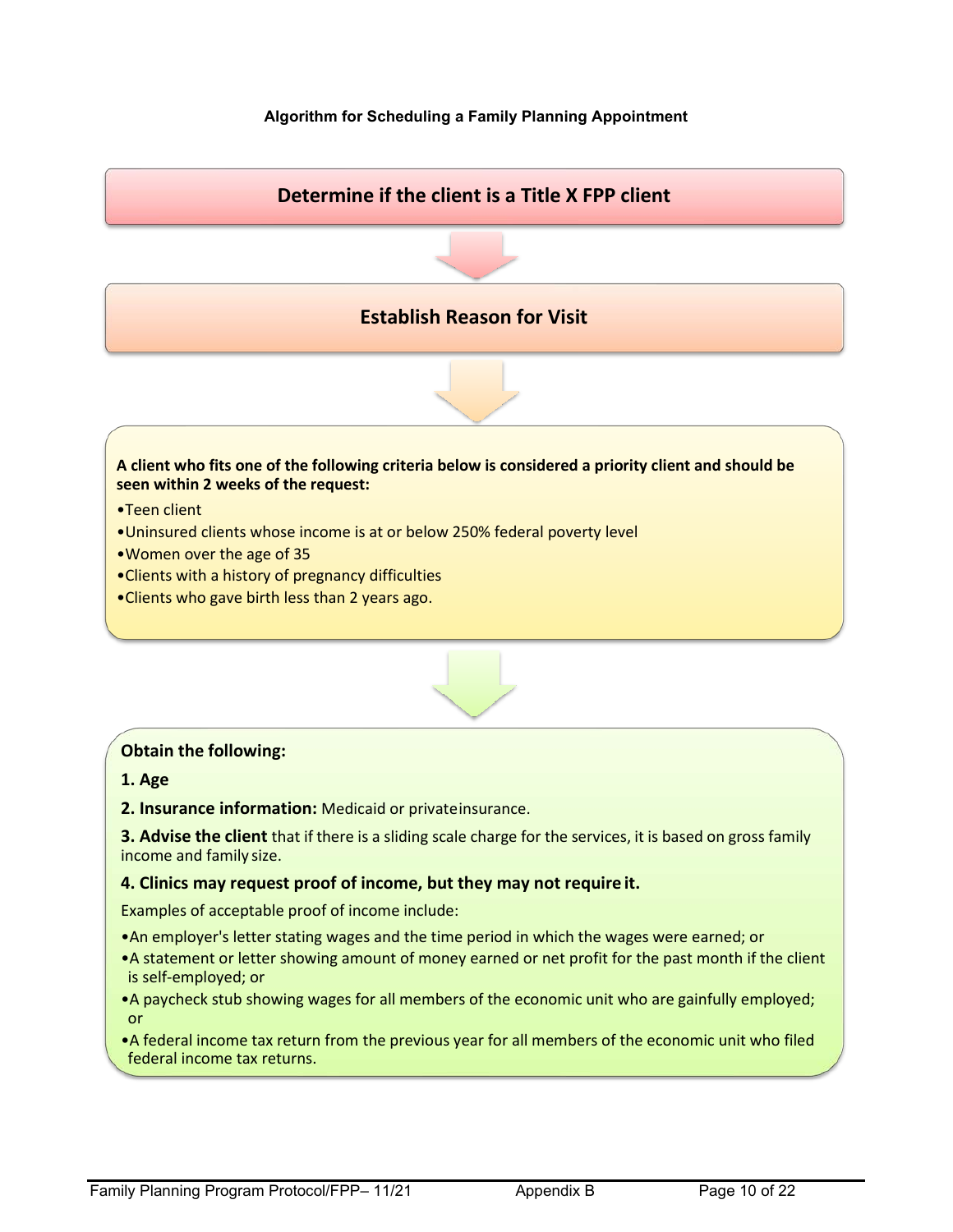# **ALGORITHM FOR REQUIRED FAMILY PLANNING FORMS AND CONSENTS**

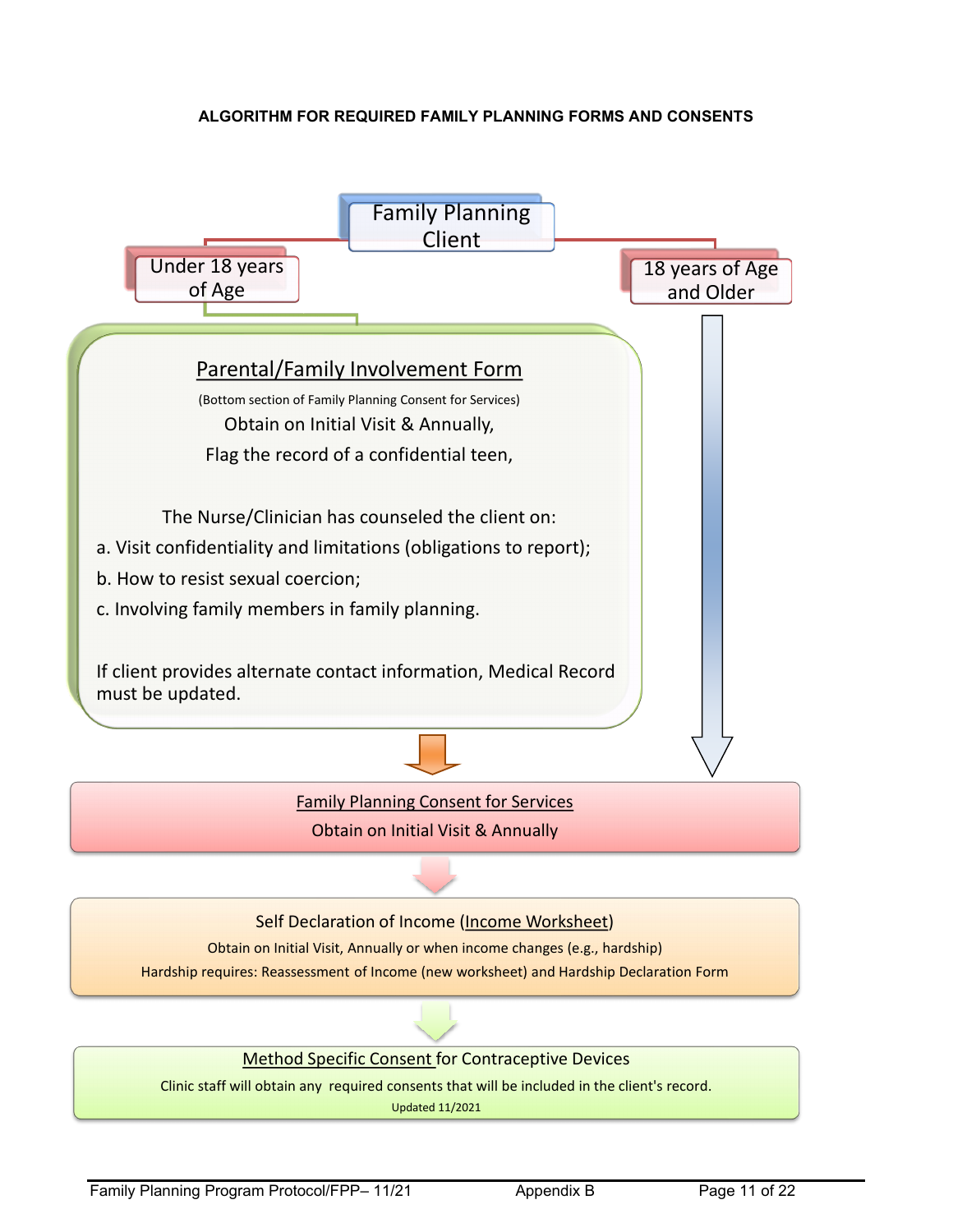NEW MEXICO<br> **Department of Health**<br> **NMDOH FPP** 

# **ANNUAL INCOME WORKSHEET**

Place patient label here

Please write down any money you **AND** anybody else in your family or household received.

Check the appropriate box for how often the amount is received (e.g., weekly, monthly, annually, etc.). Por favor, anote cualquier dinero que usted **Y** todo en su familia o casa recibió.

Marque la casilla apropiada para determinar la frecuencia con la cantidad recibida (por ejemplo,

semanalmente, mensualmente, anualmente, etc.).

|                                                                                                                                                                                                                                                                                                                                                                                                                                                                                                                                                                                                      | Weekly<br><b>Semanal</b><br>mente<br>☑                | Bi-<br>weekly<br>Cada<br>dos | Semi-<br>monthly<br>Semi-<br>mensual                                                                                                         | <b>Monthly</b><br>Mensual<br>mente<br>☑ | Annually<br>Anualmente<br>☑ | Amount<br>Cantidad |  |
|------------------------------------------------------------------------------------------------------------------------------------------------------------------------------------------------------------------------------------------------------------------------------------------------------------------------------------------------------------------------------------------------------------------------------------------------------------------------------------------------------------------------------------------------------------------------------------------------------|-------------------------------------------------------|------------------------------|----------------------------------------------------------------------------------------------------------------------------------------------|-----------------------------------------|-----------------------------|--------------------|--|
|                                                                                                                                                                                                                                                                                                                                                                                                                                                                                                                                                                                                      |                                                       | semanas<br>☑                 | mente<br>☑                                                                                                                                   |                                         |                             |                    |  |
| Salaries, wages, tips - (include seasonal and part-<br>time work/labor)<br>Sueldos, salarios, propinas - (incluyendo de un                                                                                                                                                                                                                                                                                                                                                                                                                                                                           |                                                       |                              |                                                                                                                                              |                                         |                             | \$                 |  |
| trabajo de temporada o por medio tiempo)                                                                                                                                                                                                                                                                                                                                                                                                                                                                                                                                                             |                                                       |                              |                                                                                                                                              |                                         |                             |                    |  |
| <b>Unemployment compensation</b><br>Beneficios de desempleo                                                                                                                                                                                                                                                                                                                                                                                                                                                                                                                                          |                                                       |                              |                                                                                                                                              |                                         |                             | \$                 |  |
| <b>Social Security, Social Security Disability</b><br>Income (SSDI) - (does NOT include Supplemental<br>Security Income [SSI])<br>La Seguridad Social, Ingresos por Incapacidad<br>de la Seguridad Social - (no incluye el ingreso<br>suplemntario de seguridad [SSI])                                                                                                                                                                                                                                                                                                                               |                                                       |                              |                                                                                                                                              |                                         |                             | \$                 |  |
| Retirement, pension, investment income                                                                                                                                                                                                                                                                                                                                                                                                                                                                                                                                                               |                                                       |                              |                                                                                                                                              |                                         |                             | \$                 |  |
| Jubilación, pensiones o rentas de la inversión<br>Alimony - (does NOT include child support)<br>Pensión alimenticia - (no incluye manutención<br>infantil)                                                                                                                                                                                                                                                                                                                                                                                                                                           |                                                       |                              |                                                                                                                                              |                                         |                             | \$                 |  |
| Other<br>Otras                                                                                                                                                                                                                                                                                                                                                                                                                                                                                                                                                                                       |                                                       |                              |                                                                                                                                              |                                         |                             | \$                 |  |
|                                                                                                                                                                                                                                                                                                                                                                                                                                                                                                                                                                                                      |                                                       |                              | Number of people in the household that are supported by this income:<br>Número de personas en la casa que están soportadas por este ingreso: |                                         |                             | #                  |  |
| I have told the truth about ALL sources of my family's income. To the best of my knowledge, I have not given false information nor<br>withheld information. I understand if I do, I may be prosecuted, taken off the program, or required to pay back the benefits I receive.<br>He dicho la verdad acerca de TODAS las fuentes de ingresos de mi familia. Al mejor de mi conocimiento, no he dado información<br>falsa ni ocultado información. Entiendo que si lo hago, me podrán ser enjuiciadas, sacado del programa, o la obligación de pagar los<br>beneficios que reciben.<br>Date: $/$ / $/$ |                                                       |                              |                                                                                                                                              |                                         |                             |                    |  |
| <b>STAFF USE ONLY</b><br><b>Income verified by:</b> $\Box$ Check stub                                                                                                                                                                                                                                                                                                                                                                                                                                                                                                                                | $\Box$ Letter from employer                           |                              | $\Box$ Verbal                                                                                                                                |                                         | $\Box$ Other                |                    |  |
| $$$ MULTIPLY BY 52 = Annual Total $$$<br>Weekly Total                                                                                                                                                                                                                                                                                                                                                                                                                                                                                                                                                |                                                       |                              |                                                                                                                                              |                                         |                             |                    |  |
|                                                                                                                                                                                                                                                                                                                                                                                                                                                                                                                                                                                                      |                                                       |                              |                                                                                                                                              |                                         |                             |                    |  |
|                                                                                                                                                                                                                                                                                                                                                                                                                                                                                                                                                                                                      |                                                       |                              |                                                                                                                                              |                                         |                             |                    |  |
| Monthly Total                                                                                                                                                                                                                                                                                                                                                                                                                                                                                                                                                                                        | $\frac{\sqrt{2}}{2}$ MULTIPLY BY 12 = Annual Total \$ |                              |                                                                                                                                              |                                         |                             |                    |  |
| $$$ MULTIPLY BY 1 = Annual Total \$<br>Annual Total                                                                                                                                                                                                                                                                                                                                                                                                                                                                                                                                                  |                                                       |                              |                                                                                                                                              |                                         |                             |                    |  |
| Client is at____________% Pay<br>Grand Annual Total \$                                                                                                                                                                                                                                                                                                                                                                                                                                                                                                                                               |                                                       |                              |                                                                                                                                              |                                         |                             |                    |  |
| I have seen this document and witnessed the client's signature.                                                                                                                                                                                                                                                                                                                                                                                                                                                                                                                                      |                                                       |                              |                                                                                                                                              |                                         | Date: $\sqrt{1 + 1}$        |                    |  |
|                                                                                                                                                                                                                                                                                                                                                                                                                                                                                                                                                                                                      |                                                       |                              |                                                                                                                                              |                                         |                             |                    |  |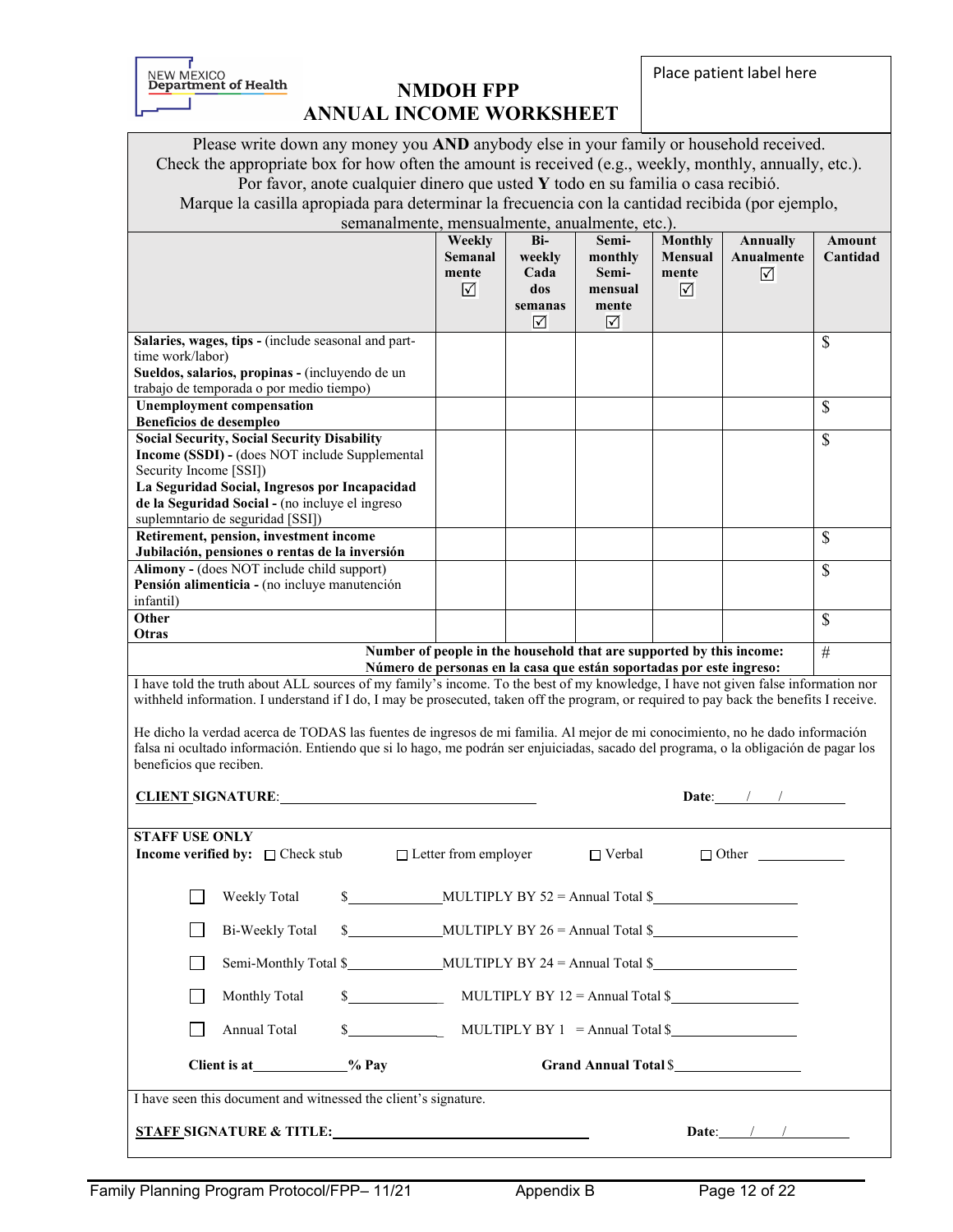**Percent Pay Table**: Used to determine the client's percent pay using the Income Worksheet and the Percent Pay Table. The charge for services is based on a sliding fee scale schedule, which follows the current Federal Poverty Guidelines.

# **FAMILY PLANNING** 2021 Percent Pay<br>Per Federal Poverty Guidelines

|        |                            |                             |            |                 |          |                            | NEW MEXICO DEPARTMENT OF HEALTH 2021 PERCENT PAY PER FEDERAL POVERTY GUIDELINES |            |                 |          |                              |                                         |            |                 |
|--------|----------------------------|-----------------------------|------------|-----------------|----------|----------------------------|---------------------------------------------------------------------------------|------------|-----------------|----------|------------------------------|-----------------------------------------|------------|-----------------|
| Family |                            |                             | Pay        | Poverty         | Family   |                            |                                                                                 | Pay        | Poverty         | Family   |                              |                                         | Pay        | Poverty         |
| Size   | Low Income                 | High Income<br>\$12,880.00  | Percent    | Percent<br>100% | Size     | Low Income                 | High income                                                                     | Percent    | Percent<br>100% | Size     | Low Income<br>\$0.00         | High Income                             | Percent    | Percent<br>100% |
| 1<br>1 | 50.00<br>\$12,881.00       | \$14,168.00                 | 0%<br>10%  | 110%            | 6<br>6   | \$0.00<br>\$35,581.00      | \$35,580.00<br>\$39,138.00                                                      | 0%<br>10%  | 110%            | 11<br>11 | \$58,281.00                  | \$58,280.00<br>\$64,108.00              | 0%<br>10%  | 110%            |
| 1      | \$14,169.00                | \$15,456.00                 | 20%        | 120%            | 6        | \$39,139.00                | \$42,696.00                                                                     | 20%        | 120%            | 11       | \$64,109.00                  | \$69,936.00                             | 20%        | 120%            |
| 1      | \$15,457.00                | \$16,744.00                 | 30%        | 130%            | 6        | \$42,697.00                | \$46,254.00                                                                     | 30%        | 130%            | 11       | \$69,937.00                  | \$75,764.00                             | 30%        | 130%            |
| 1      | \$16,745.00                | \$18,032.00                 | 40%        | 140%            | 6        | \$46,255.00                | \$49,812.00                                                                     | 40%        | 140%            | 11       | \$75,765.00                  | \$81,592.00                             | 40%        | 140%            |
| 1      | \$18,033.00                | \$19,320.00                 | 50%        | 150%            | 6        | \$49,813.00                | \$53,370.00                                                                     | 50%        | 150%            | 11       | \$81,593.00                  | \$87,420.00                             | 50%        | 150%            |
| 1      | \$19,321.00                | \$20,608.00                 | 60%        | 160%            | 6        | \$53,371.00                | \$56,928.00                                                                     | 60%        | 160%            | 11       | \$87,421.00                  | \$93,248.00                             | 60%        | 160%            |
| 1<br>1 | \$20,609.00<br>\$23,829.00 | \$23,828.00<br>\$25,760.00  | 70%<br>80% | 185%<br>200%    | 6<br>6   | \$56,929.00<br>\$65,824.00 | \$65,823.00<br>\$71,160.00                                                      | 70%<br>80% | 185%<br>200%    | 11<br>11 | \$93,249.00<br>\$107,819.00  | \$107,818.00<br>\$116,560.00            | 70%<br>80% | 185%<br>200%    |
| 1      | \$25,761.00                | \$32,200.00                 | 90%        | 250%            | 6        | \$71,161.00                | \$88,950.00                                                                     | 90%        | 250%            | 11       | \$116,561.00                 | \$145,700.00                            | 90%        | 250%            |
| 1      | \$32,201.00                | \$999,999.99                | 100%       | $251+$          | 6        | \$88,951.00                | \$999,999.99                                                                    | 100%       | $251+$          | 11       | \$145,701.00                 | \$999,999.99                            | 100%       | $251+$          |
|        |                            |                             |            |                 |          |                            |                                                                                 |            |                 |          |                              |                                         |            |                 |
| 2      | \$0.00                     | \$17,420.00                 | 0%         | 100%            | 7        | \$0.00                     | \$40,120.00                                                                     | 0%         | 100%            | 12       | \$0.00                       | \$62,820.00                             | 0%         | 100%            |
| 2      | \$17,421.00                | \$19,162.00                 | 10%        | 110%            | 7        | \$40,121.00                | \$44,132.00                                                                     | 10%        | 110%            | 12       | \$62,821.00                  | \$69,102.00                             | 10%        | 110%            |
| 2      | \$19,163.00                | \$20,904.00                 | 20%        | 120%            | 7        | \$44,133.00                | \$48,144.00                                                                     | 20%        | 120%            | 12       | \$69,103.00                  | \$75,384.00                             | 20%        | 120%            |
| 2<br>2 | \$20,905.00<br>\$22,647.00 | \$22,646.00<br>\$24,388.00  | 30%<br>40% | 130%<br>140%    | 7<br>7   | \$48,145.00<br>\$52,157.00 | \$52,156.00<br>\$56,168.00                                                      | 30%<br>40% | 130%<br>140%    | 12<br>12 | \$75,385.00<br>\$81,667.00   | \$81,666.00<br>\$87,948.00              | 30%<br>40% | 130%<br>140%    |
| 2      | \$24,389.00                | \$26,130.00                 | 50%        | 150%            | 7        | \$56,169.00                | \$60,180.00                                                                     | 50%        | 150%            | 12       | \$87,949.00                  | \$94,230.00                             | 50%        | 150%            |
| 2      | \$26,131.00                | \$27,872.00                 | 60%        | 160%            | 7        | \$60,181.00                | \$64,192.00                                                                     | 60%        | 160%            | 12       | \$94,231.00                  | \$100,512.00                            | 60%        | 160%            |
| 2      | \$27,873.00                | \$32,227.00                 | 70%        | 185%            | 7        | \$64,193.00                | \$74,222.00                                                                     | 70%        | 185%            | 12       | \$100,513.00                 | \$116,217.00                            | 70%        | 185%            |
| 2      | \$32,228.00                | \$34,840.00                 | 80%        | 200%            | 7        | \$74,223.00                | \$80,240.00                                                                     | 80%        | 200%            | 12       | \$116,218.00                 | \$125,640.00                            | 80%        | 200%            |
| 2      | \$34,841.00                | \$43,550.00                 | 90%        | 250%            | 7        | \$80,241.00                | \$100,300.00                                                                    | 90%        | 250%            | 12       | \$125,641.00                 | \$157,050.00                            | 90%        | 250%            |
| 2      | \$43,551.00                | \$999,999.99                | 100%       | 251+            | 7        | \$100,301.00               | \$999,999.99                                                                    | 100%       | $251+$          | 12       | \$157,051.00                 | \$999,999.99                            | 100%       | $251+$          |
|        |                            |                             |            |                 |          |                            |                                                                                 |            |                 |          |                              |                                         |            |                 |
| з      | \$0.00                     | \$21,960.00                 | 0%         | 100%            | 8        | \$0.00                     | \$44,660.00                                                                     | 0%         | 100%            | 13       | 50.00                        | \$67,360.00                             | 0%         | 100%            |
| з<br>з | \$21,961.00                | \$24,156.00<br>\$26,352.00  | 10%<br>20% | 110%<br>120%    | 8<br>8   | \$44,661.00<br>\$49,127.00 | \$49,126.00<br>\$53,592.00                                                      | 10%<br>20% | 110%<br>120%    | 13<br>13 | \$67,361.00<br>\$74.097.00   | \$74,096.00<br>\$80,832.00              | 10%<br>20% | 110%<br>120%    |
| з      | \$24,157.00<br>\$26,353.00 | \$28,548.00                 | 30%        | 130%            | 8        | \$53,593.00                | \$58,058.00                                                                     | 30%        | 130%            | 13       | \$80,833,00                  | \$87,568.00                             | 30%        | 130%            |
| з      | \$28,549.00                | \$30,744.00                 | 40%        | 140%            | 8        | \$58,059.00                | \$62,524.00                                                                     | 40%        | 140%            | 13       | \$87,569.00                  | \$94,304.00                             | 40%        | 140%            |
| з      | \$30,745.00                | \$32,940.00                 | 50%        | 150%            | 8        | \$62,525.00                | \$66,990.00                                                                     | 50%        | 150%            | 13       | \$94,305,00                  | \$101,040.00                            | 50%        | 150%            |
| з      | \$32,941.00                | \$35,136.00                 | 60%        | 160%            | 8        | \$66,991.00                | \$71,456.00                                                                     | 60%        | 160%            | 13       | \$101,041.00                 | \$107,776.00                            | 60%        | 160%            |
| з      | \$35,137.00                | \$40,626.00                 | 70%        | 185%            | 8        | \$71,457.00                | \$82,621.00                                                                     | 70%        | 185%            | 13       | \$107,777.00                 | \$124,616.00                            | 70%        | 185%            |
| з      | \$40,627.00                | \$43,920.00                 | 80%        | 200%            | 8        | \$82,622.00                | \$89,320.00                                                                     | 80%        | 200%            | 13       | \$124,617.00                 | \$134,720.00                            | 80%        | 200%            |
| з      | \$43,921.00<br>\$54,901.00 | \$54,900.00<br>\$999,999.99 | 90%        | 250%            | 8<br>8   | \$89,321.00                | \$111,650.00<br>\$999,999.99                                                    | 90%        | 250%            | 13<br>13 | \$134,721.00                 | \$168,400.00<br>\$999,999.99            | 90%        | 250%<br>$251+$  |
| з      |                            |                             | 100%       | $251+$          |          | \$111,651.00               |                                                                                 | 100%       | $251+$          |          | \$168,401.00                 |                                         | 100%       |                 |
| 4      | \$0.00                     | \$26,500.00                 | 0%         | 100%            | э        | \$0.00                     | \$49,200.00                                                                     | 0%         | 100%            | 14       | 50.00                        | \$71,900.00                             | 0%         | 100%            |
| 4      | \$26,501.00                | \$29,150.00                 | 10%        | 110%            | 9        | \$49,201.00                | \$54,120.00                                                                     | 10%        | 110%            | 14       | \$71,901.00                  | \$79,090.00                             | 10%        | 110%            |
| 4      | \$29,151.00                | \$31,800.00                 | 20%        | 120%            | 9        | \$54,121.00                | \$59,040.00                                                                     | 20%        | 120%            | 14       | \$79,091.00                  | \$86,280.00                             | 20%        | 120%            |
| 4      | \$31,801.00                | \$34,450.00                 | 30%        | 130%            | 9        | \$59,041.00                | \$63,960.00                                                                     | 30%        | 130%            | 14       | \$86,281.00                  | \$93,470.00                             | 30%        | 130%            |
| 4      | \$34,451.00                | \$37,100.00                 | 40%        | 140%            | 9        | \$63,961.00                | \$68,880.00                                                                     | 40%        | 140%            | 14       | \$93,471.00                  | \$100,660.00                            | 40%        | 140%            |
| 4      | \$37,101.00                | \$39,750.00                 | 50%        | 150%            | 9        | \$68,881.00                | \$73,800.00                                                                     | 50%        | 150%            | 14       | \$100,661.00                 | \$107,850.00                            | 50%        | 150%            |
| 4<br>4 | \$39,751.00<br>\$42,401.00 | \$42,400.00<br>\$49,025.00  | 60%<br>70% | 160%<br>185%    | 9<br>9   | \$73,801.00<br>\$78,721.00 | \$78,720.00<br>\$91,020.00                                                      | 60%<br>70% | 160%<br>185%    | 14<br>14 | \$107,851.00<br>\$115,041.00 | \$115,040.00<br>\$133,015.00            | 60%<br>70% | 160%<br>185%    |
| 4      | \$49,026.00                | \$53,000.00                 | 80%        | 200%            | 9        | \$91,021.00                | \$98,400.00                                                                     | 80%        | 200%            | 14       | \$133,016.00                 | \$143,800.00                            | 80%        | 200%            |
| 4      | \$53,001.00                | \$66,250.00                 | 90%        | 250%            | 9        | \$98,401.00                | \$123,000.00                                                                    | 90%        | 250%            | 14       | \$143,801.00                 | \$179,750.00                            | 90%        | 250%            |
| 4      | \$66,251.00                | \$999,999.99                | 100%       | $251+$          | 9        | \$123,001.00               | \$999,999.99                                                                    | 100%       | $251+$          | 14       | \$179,751.00                 | \$999,999.99                            | 100%       | $251+$          |
|        |                            |                             |            |                 |          |                            |                                                                                 |            |                 |          |                              |                                         |            |                 |
| 5      | \$0.00                     | \$31,040.00                 | 0%         | 100%            | 10       | \$0.00                     | \$53,740.00                                                                     | 0%         | 100%            | 15       | \$0.00                       | \$76,440.00                             | 0%         | 100%            |
| 5      | \$31,041.00                | \$34,144.00                 | 10%        | 110%            | 10       | \$53,741.00                | \$59,114.00                                                                     | 10%        | 110%            | 15       | \$76,441.00                  | \$84,084.00                             | 10%        | 110%            |
| 5      | \$34,145.00                | \$37,248.00                 | 20%        | 120%            | 10       | \$59,115.00                | \$64,488.00                                                                     | 20%        | 120%            | 15       | \$84,085.00                  | \$91,728.00                             | 20%        | 120%            |
| 5<br>5 | \$37,249.00<br>\$40,353.00 | \$40,352.00<br>\$43,456.00  | 30%<br>40% | 130%<br>140%    | 10<br>10 | \$64,489.00<br>\$69,863.00 | \$69,862.00<br>\$75,236.00                                                      | 30%<br>40% | 130%<br>140%    | 15<br>15 | \$91,729.00                  | \$99,372.00<br>\$99,373.00 \$107,016.00 | 30%<br>40% | 130%<br>140%    |
| 5      | \$43,457.00                | \$46,560.00                 | 50%        | 150%            | 10       | \$75,237.00                | \$80,610.00                                                                     | 50%        | 150%            | 15       | \$107,017.00                 | \$114,660.00                            | 50%        | 150%            |
| 5      | \$46,561.00                | \$49,664.00                 | 60%        | 160%            | 10       | \$80,611.00                | \$85,984.00                                                                     | 60%        | 160%            | 15       | \$114,661.00                 | \$122,304.00                            | 60%        | 160%            |
| 5      | \$49,665.00                | \$57,424.00                 | 70%        | 185%            | 10       | \$85,985.00                | \$99,419.00                                                                     | 70%        | 185%            | 15       | \$122,305.00                 | \$141,414.00                            | 70%        | 185%            |
| 5      | \$57,425.00                | \$62,080.00                 | 80%        | 200%            | 10       | \$99,420.00                | \$107,480.00                                                                    | 80%        | 200%            | 15       | \$141,415.00                 | \$152,880.00                            | 80%        | 200%            |
| 5      | \$62,081.00                | \$77,600.00                 | 90%        | 250%            | 10       | \$107,481.00               | \$134,350.00                                                                    | 90%        | 250%            | 15       | \$152,881.00                 | \$191,100.00                            | 90%        | 250%            |
| 5      | \$77,601.00                | \$999,999.99                | 100%       | $251 +$         | 10       | \$134,351.00               | \$999,999.99                                                                    | 100%       | $251 +$         | 15       | \$191,101.00                 | \$999,999.99                            | 100%       | $251+$          |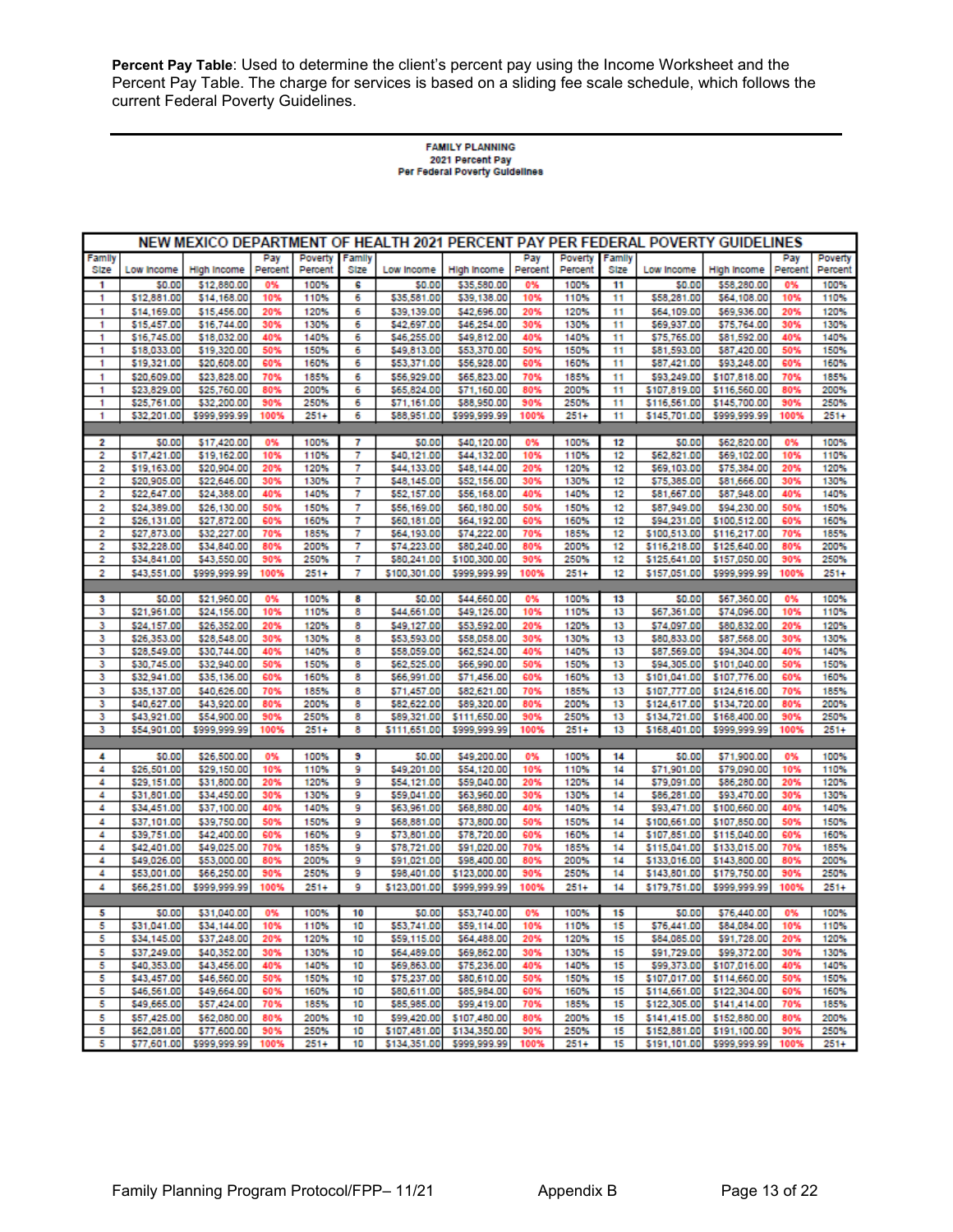| Pt.name         |  |
|-----------------|--|
| MRN             |  |
| D <sub>OB</sub> |  |

Affix Label

# Family Planning/Title X Hardship Declaration form

| Client                  | requests a temporary financial hardship for today's Family |
|-------------------------|------------------------------------------------------------|
| planning services only. |                                                            |

New Income Worksheet has been reassessed.

Client is eligible for a temporary financial hardship after a good faith determination of financial need on (Date) by the clinic staff (Clerk/Receptionist and NurseManager/billing department supervisor) due to the following reason as per the FPP Protocol Appendix B (Section III-C.1 Special Circumstances-Documented Hardship)

I have told the truth about ALL sources of my family's income. To the best of my knowledge. I have not withheld or given false information.

Client Printed Name

Client Signature Date Client Signature Date Date Client Signature Date Date

I have seen this document and witnessed client's signature.

Staff Signature & Title Date Date Date Date Date Date Date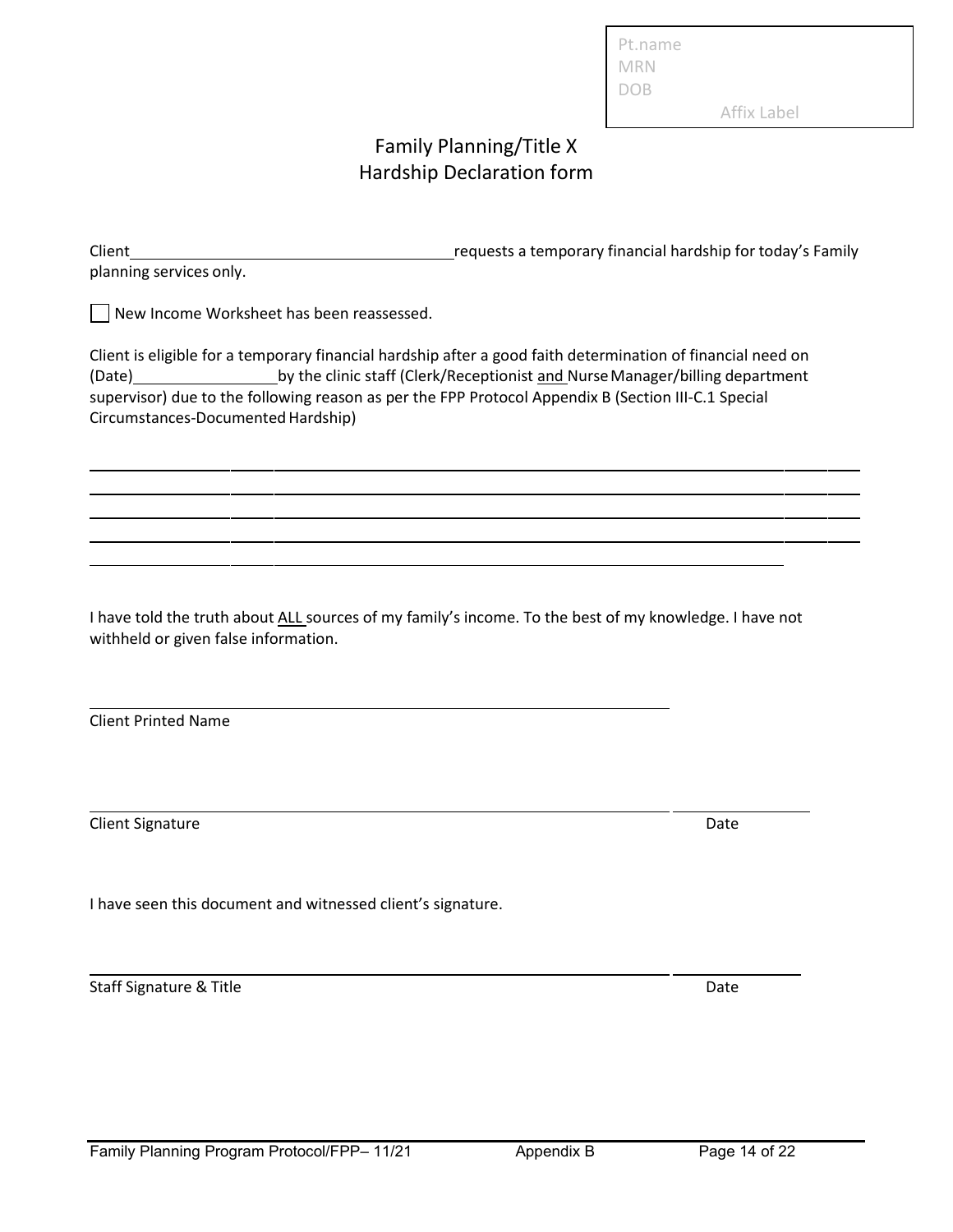Planificación Familiar/Título X Formulario de Declaración de Necesidad

El cliente solicita aprobación de necesidad financiera temporal solamente para los servicios de Planificación Familiar prestadoshoy.

Pt.name MRN DOB

Affix Label

La nueva hoja de ingresos ha sido reevaluada

El cliente es elegible para una necesidad financiera temporal después de una determinación de buena voluntad el (fecha) por el personal de la clínica (recepcionista, gerente de enfermería, o departamento de cobros) debido a las siguientes razones según *FP Protocol Appendix B (Section III-C.1 Special Circumstances-Documented Hardship)*

He dicho la verdad acerca de TODAS las fuentes de ingreso de mi familia. En lo mejor de mis habilidades, no he provisto información falsa o retenido información.

Nombre del cliente en letra de molde

Firma del cliente Fecha

He visto este documento y fui testigo de la firma del cliente.

Firma del personal y título estadounidade en el seu entre en el estadounidad en el estadounidad en el estadounidad en el estadounidad en el estadounidad en el estadounidad en el estadounidad en el estadounidad en el estado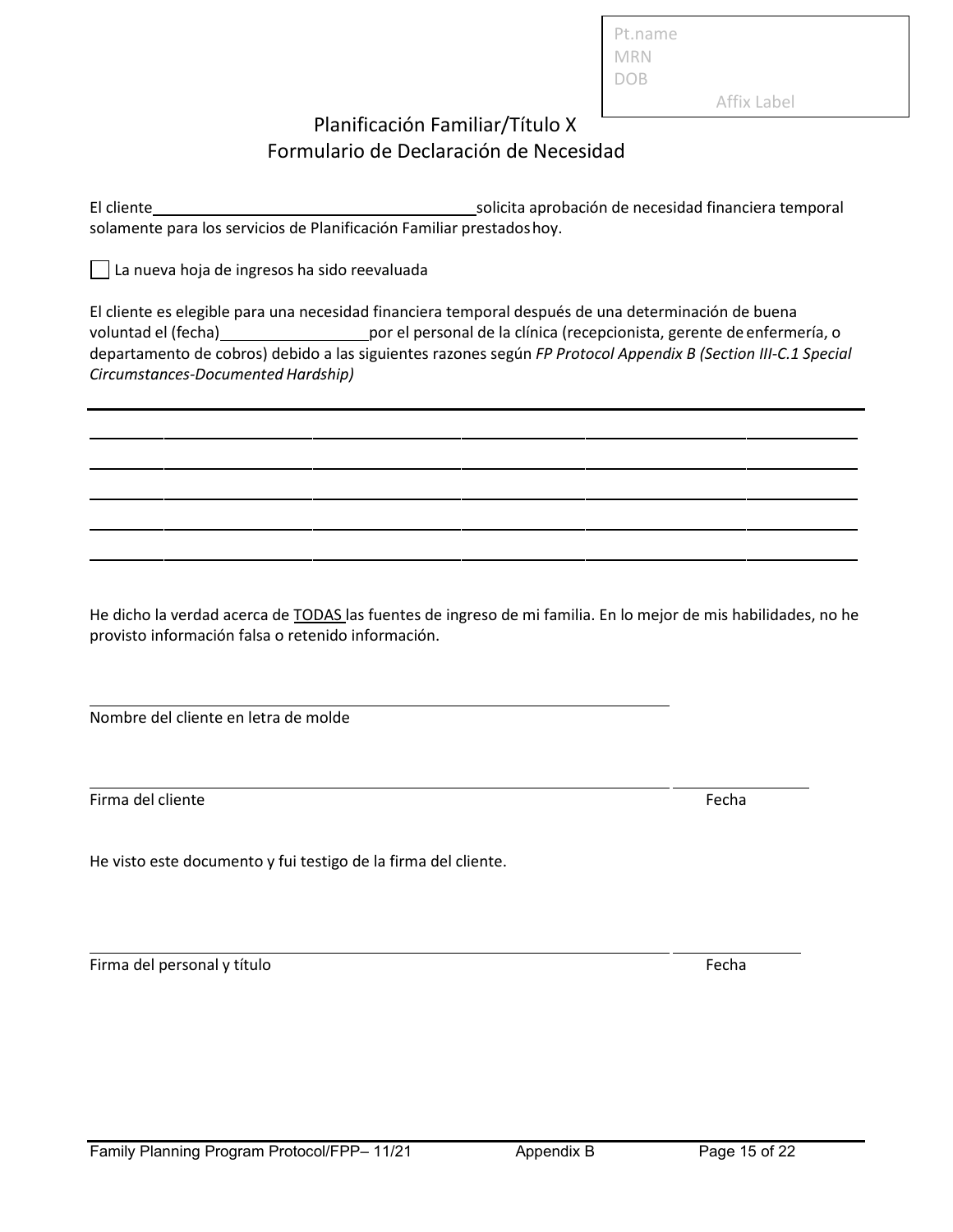#### **Consent for Services – English**

#### **CONSENT FOR FAMILY PLANNING SERVICES**

- 1. I am voluntarily requesting family planning services from the New Mexico Department of Health, Public Health Office. I understand that I have the right to accept or refuse these services without being denied other services from this agency.
- 2. I understand that my services and records will be kept confidential and will be released only as permitted or required by law and that my health information will not be released to an outside agency or person except as specified in "Notice of Privacy Practices" which I have received a copy of.
- 3. I understand that in cases of abuse or neglect of minors by parent(s)/guardian(s)/custodian(s) a referral or a report to law enforcement and CYFD will be filed, as required by law.
- 4. I understand that if my parent(s)/guardian(s)/custodian(s) have failed to protect me from a harmful situation including if my partner is considerably older than me (otherwise known as statutory rape), a referral or a report to CYFD or law enforcement will be filed, as required by law. I understand that I am under no obligation to report the age of my partner(s) if I do not wish to doso.
- 5. I understand that if I am seen in the clinic and I receive Family Planning services and supplies I may be charged from a sliding fee scale. I will be responsible for these charges if theyapply.

Client's Signature: Date:

#### ………………………………………………………………………………………………………………………………………………………… **FAMILY INVOLVEMENT AND COERCION SCREENING IN SERVICES FOR MINOR-AGE CLIENTS (***under 18 years old***)**

#### *For Nurse/Clinician Use Only:*

- I have discussed the limitations of confidentiality with this client, including that we have to report to CYFD if we know or have a reasonable suspicion that he/she is being abused or neglected by the parent/guardian/custodian. I explained that a failure to protect from a harmful situation by a parent/guardian/custodian will also need to be reported to CYFD, possibly including statutory rape. The client was informed that he/she is under no legal obligation to report the age of their partner(s). (1-855-333- 7233) (Staff may use the confidentiality materials).
- I have discussed that we encourage family involvement if we find a condition/situation that can harm her/his health and she/he needs help with this.
- I have screened this client regarding coercion and/or counseled how to resist attempts of being coerced into sexual activities. (Staff may use the sexual coercionbrochure.)

|  | Nurse/Clinician Signature | itle | Jate |
|--|---------------------------|------|------|
|--|---------------------------|------|------|

The nurse has encouraged me to involve my parent(s)/family in my counseling and decision to receive family planning services. I have considered this and have decided that:

The clinic nurse or doctor mayanswer any inquiries from my parent(s)/legal guardian about my family planning services.

I do not want my parent(s) /legal guardian to know about my family planning services.

The plan for contacting me is: (list 2 ways to contact you below.)

Address other than home

Phone # Alternate Phone # Alternate Phone # Alternate Phone # Alternate Phone # Alternate Phone # Alternate Phone # Alternate Phone # Alternate Phone # Alternate Phone # Alternate Phone # Alternate Phone # Alternate Phone

Only contact me at School entitled and current Grade

| Signature of Minor Client | Date of Birth & Age | Date |
|---------------------------|---------------------|------|

(New Mexico Public Health Division – Family Planning – Consent for Services-Parental/Family Involvement English 07/18)

\_\_\_\_\_\_\_\_\_\_\_\_\_\_\_\_\_\_\_\_\_\_\_\_\_\_\_\_ \_\_\_\_\_\_\_\_\_\_\_\_\_\_\_\_\_\_\_\_\_\_\_\_\_\_\_ \_\_\_\_\_\_\_\_\_\_\_\_\_\_\_\_\_\_\_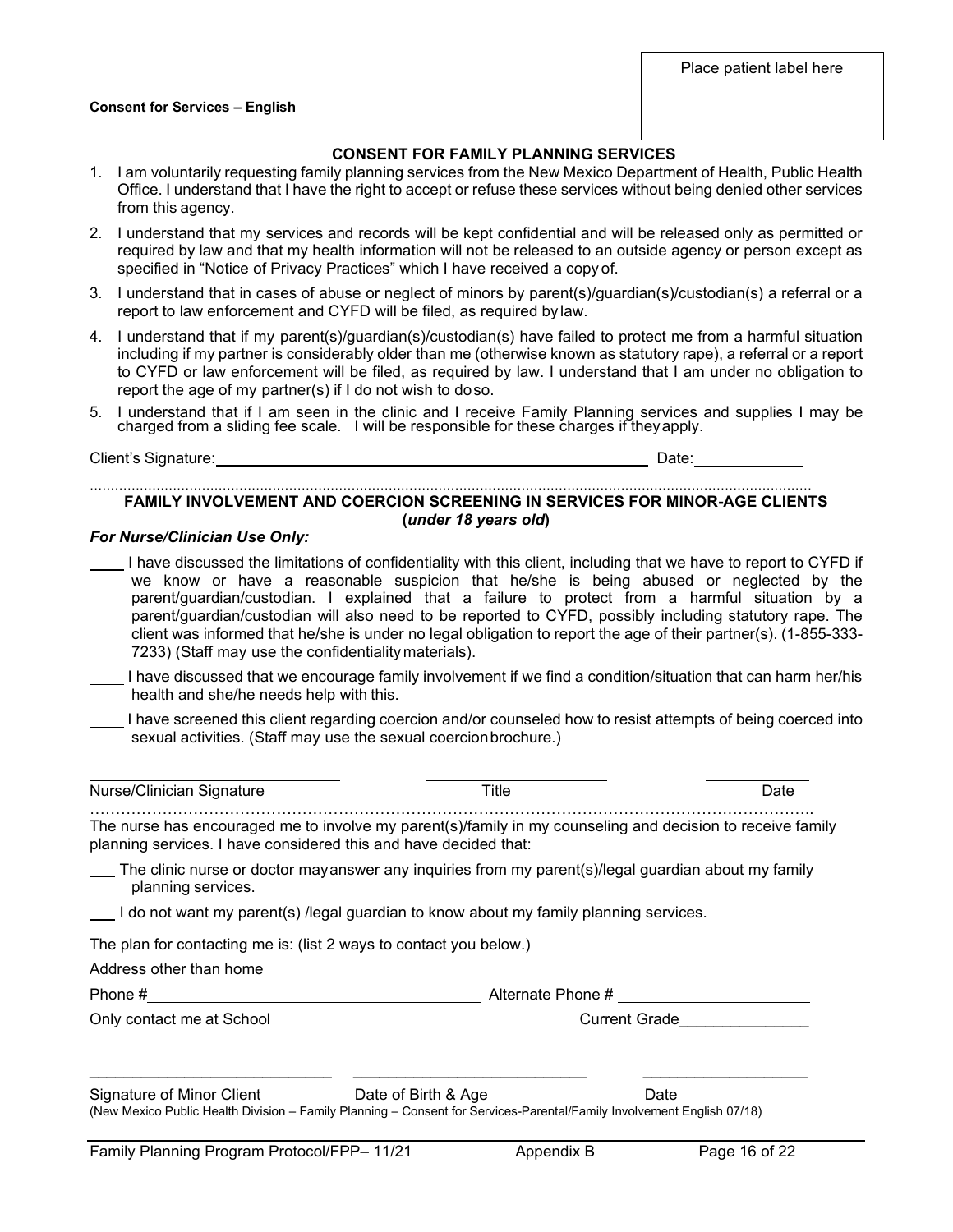#### **CONSENTIMIENTO PARA SERVICIOS DE PLANIFICACION FAMILIAR**

- 1.Yo estoy solicitando voluntariamente servicios de planificación familiar del Departamento de Salud de Nuevo México, Oficina de Salud Pública. Entiendo que tengo el derecho de aceptar o rechazar estos servicios sin ser negado cualquier otro servicio ofrecido por esta agencia.
- 2.Yo entiendo que mis servicios y archivos serán mantenidos confidencialmente y serán publicados solamente lo permitido o requerido por ley y que mi información de salud no será publicada a ninguna agencia o persona externa como lo especifica la "Notificación de Prácticas de Privacidad" de la cual he recibido unacopia.
- 3.Yo entiendo que en casos de abuso o negligencia a menores por padre(s)/guardián(es)/custodio(s), una referencia o un informe a las autoridades de la ley y CYFD serán archivadas, como lo requiere la ley.
- 4.Yo entiendo que si mi(s) padre(s)/guardián(es)/custodio(s) han fallado en protegerme de cualquier situación peligrosa, incluyendo si mi pareja es considerada mayor que yo (conocido como violación estatutaria) una referencia o un informe a las autoridades de la CYFD o ley serán archivadas, como lo requiere la ley. Entiendo que no tengo obligación legal de reportar la edad de mi(s) pareja(s) si no lodeseo.
- 5.Yo entiendo que si voy a la clínica y recibo los servicios y materiales de Planificación Familiar podría tener que pagar de acuerdo a la escala de tarifas. Seré responsable de dichos cargos, siaplican.

Firma de Cliente: \_ Fecha: \_

………………………………………………………………………………………………………………………….. FAMILY INVOLVEMENT AND COERCION SCREENING IN SERVICES FOR MINOR-AGE CLIENTS (under 18 years old)

*For Nurse/Clinician Use Only:*

- I have discussed the limitations of confidentiality with this client, including that we have to report to CYFD if we know or have a reasonable suspicion that he/she is being abused or neglected by the parent/guardian/custodian. I explained that a failure to protect from a harmful situation by a parent/guardian/custodian will also need to be reported to CYFD, possibly including statutory rape. The client was informed that he/she is under no legal obligation to report the age of their partner(s). (1-855-333- 7233) (Staff may use the confidentiality materials).
- I have discussed that we encourage family involvement if we find a condition/situation that can harm her/his health and she/he needs help with this.

 I have screened this client regarding coercion and/or counseled how to resist attempts of being coerced into sexual activities. (Staff may use the sexual coercion brochure.)

| Nurse/Clinician Signature                                                                                                                                                                                   | Title                      | Date          |
|-------------------------------------------------------------------------------------------------------------------------------------------------------------------------------------------------------------|----------------------------|---------------|
| El personal de enfermería me ha alentado a que envuelva a mi(s) padre(s)/familia en mi consejería y en mi decisión de recibir servicios de<br>planificación familiar. Yo he considerado esto y he decidido: |                            |               |
| El personal clínico puede contestar cualquier pregunta de mi(s) padre(s)/guardián legal acerca de mis servicios de planificación familiar.                                                                  |                            |               |
| . Yo no quiero que mi(s) padre(s)/ guardián legal sepa acerca de mis servicios de planificación familiar لــــ                                                                                              |                            |               |
| El plan para comunicarse conmigo: (enumere dos formas en que podamos contactarle.)                                                                                                                          |                            |               |
| Dirección adicional al domicilio                                                                                                                                                                            |                            |               |
|                                                                                                                                                                                                             | # de Teléfono Alterno      |               |
| Comuníquense conmigo solo en la Escuela:                                                                                                                                                                    |                            | Grado         |
| Firma de la Cliente<br>(New Mexico Public Health Division – Family Planning – Consent for Services-Parental/Family Involvement Spanish 06/19)                                                               | Fecha de nacimiento (edad) | Fecha         |
| Family Planning Program Protocol/FPP-11/21                                                                                                                                                                  | Appendix B                 | Page 17 of 22 |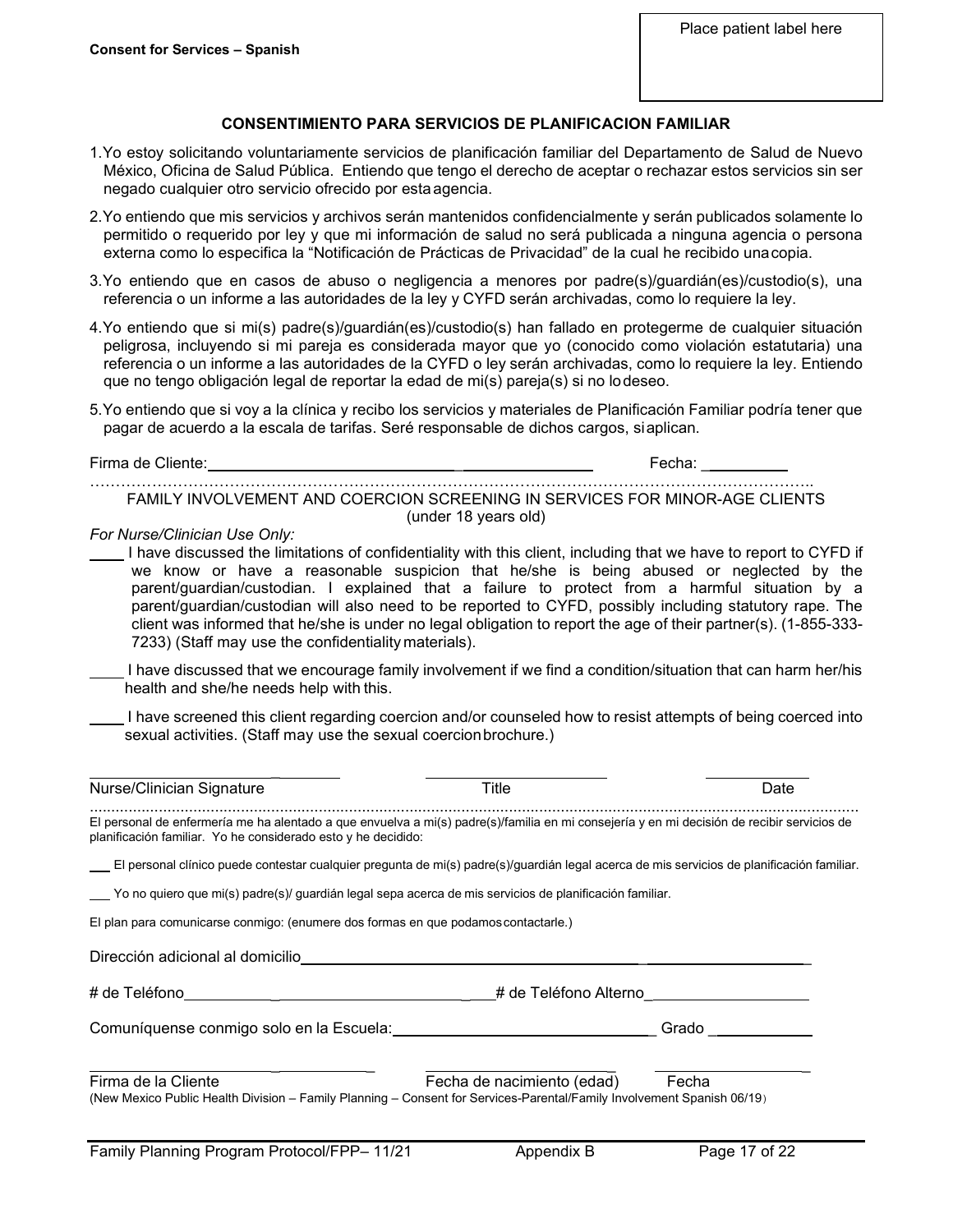#### **A. Each PHO's monthly report package should include the following documents in this order:**

- 1. Family Planning **Payment Ledger**. (Page21) List all "percent pay" clients who have a current or past balance. Medicaid clients and clients who are "0 pay" without a previous balance, should not be listed. Please fill in **all** the information requested on this form.
- **2. Fee Deposit Register**. (Page 22): All deposits should be recorded on this form. Please fill in **all** information requested on this form.
- 3. **Copy of Deposit Slips**. (Page 23)

At the end of each month, the above reports are to be prepared as a packet. If there are no fees collected for the entire month, please note on the **Family Planning Payment Ledger "No fees collected**" and send in that form. Copies of the original PHO Deposit slips and the Bank Transaction Receipt must be included. If you need the current excel versions of the monthly documents, please contact the Family Planning Program (505) 476-8882

Reports must be submitted monthly to two agencies:

- Family Planning Program by **secure** e-mail electronic copies to "DOH-FPP Monthly Financial\_Report" using the DOH Global Address List on Microsoft Outlook. The FPP will review each Monthly Report Packet received to ensure that all reports are being submitted on time and that each PHO is complying with this requirement (Pease do not fax, email is preferred). This will include the Family Planning Payment Ledger, the Fee Deposit Register, and the Copy of Deposit Slips
- Financial Control needs the Family Planning Payment Ledger ONLY by **secure** e-mail to [William.Schwettmann@state.nm.us](mailto:William.Schwettmann@state.nm.us) (cover sheet-page 24) Phone: (505) 827-0008. (A fax cover sheet in included below, but they request Ledger be sent by secure e-mail only, unless there is no access to a scanner).

#### **B. Record Retention**

Retain all paper financial monthly reports for 3 years in a secured location. Monthly reports can be shredded after 3 years.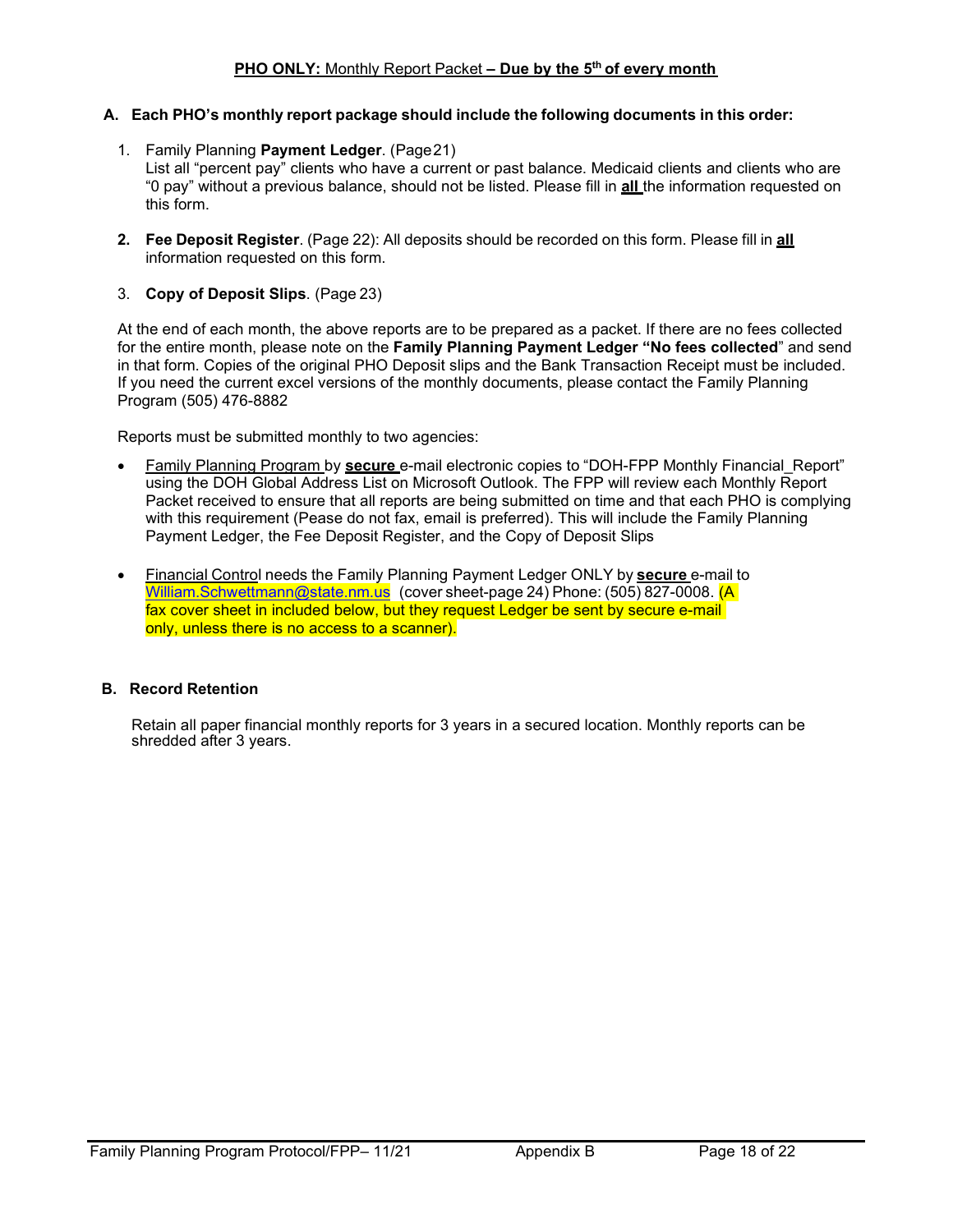# **FAMILY PLANNING PAYMENT LEDGER**

| <b>Month</b><br>Region     |  |  |                              |                    | Year                           |                 |                    |                   |                |
|----------------------------|--|--|------------------------------|--------------------|--------------------------------|-----------------|--------------------|-------------------|----------------|
|                            |  |  |                              |                    | PHO                            |                 |                    |                   |                |
| <b>Phone Number</b>        |  |  |                              |                    | <b>Fax Number</b>              |                 |                    | Must type in info |                |
| <b>Site Code</b>           |  |  |                              |                    | <b>Submitted By</b>            |                 | Must type in info  |                   |                |
| Month Day Year             |  |  | <b>Deposit Number</b>        | <b>Patient#</b>    | <b>Today's Charges</b>         | <b>Previous</b> | <b>Amount Paid</b> | Payment           | <b>Balance</b> |
|                            |  |  |                              |                    | (after adj)                    | <b>Balance</b>  |                    | <b>Type</b>       | <b>Due</b>     |
|                            |  |  |                              |                    |                                |                 |                    |                   | \$0.00         |
|                            |  |  |                              |                    |                                |                 |                    |                   | \$0.00         |
|                            |  |  |                              |                    |                                |                 |                    |                   | \$0.00         |
|                            |  |  |                              |                    |                                |                 |                    |                   | \$0.00         |
|                            |  |  |                              |                    |                                |                 |                    |                   | \$0.00         |
|                            |  |  |                              |                    |                                |                 |                    |                   | \$0.00         |
|                            |  |  |                              |                    |                                |                 |                    |                   | \$0.00         |
|                            |  |  |                              |                    |                                |                 |                    |                   | \$0.00         |
|                            |  |  |                              |                    |                                |                 |                    |                   | \$0.00         |
|                            |  |  |                              |                    |                                |                 |                    |                   | \$0.00         |
|                            |  |  |                              |                    |                                |                 |                    |                   | \$0.00         |
|                            |  |  |                              |                    |                                |                 |                    |                   | \$0.00         |
|                            |  |  |                              |                    |                                |                 |                    |                   | \$0.00         |
|                            |  |  |                              |                    |                                |                 |                    |                   | \$0.00         |
|                            |  |  |                              |                    |                                |                 |                    |                   | \$0.00         |
|                            |  |  |                              |                    |                                |                 |                    |                   | \$0.00         |
|                            |  |  |                              |                    |                                |                 |                    |                   | \$0.00         |
|                            |  |  |                              |                    |                                |                 |                    |                   | \$0.00         |
|                            |  |  |                              |                    |                                |                 |                    |                   | \$0.00         |
|                            |  |  |                              | <b>Page Total</b>  | \$0.00                         | \$0.00          | \$0.00             |                   | \$0.00         |
|                            |  |  |                              | <b>Grand Total</b> | \$0.00                         | \$0.00          | \$0.00             |                   |                |
|                            |  |  | <b>Total Checks:</b>         | 0.00               |                                |                 |                    |                   |                |
| <b>Total Cash:</b><br>0.00 |  |  |                              |                    |                                |                 |                    |                   |                |
|                            |  |  | Month Total (Cash & Checks): | \$0.00             |                                |                 | Page               | of                |                |
| <b>Clerk Signature</b>     |  |  |                              |                    | <b>Nurse Manager Signature</b> |                 |                    |                   |                |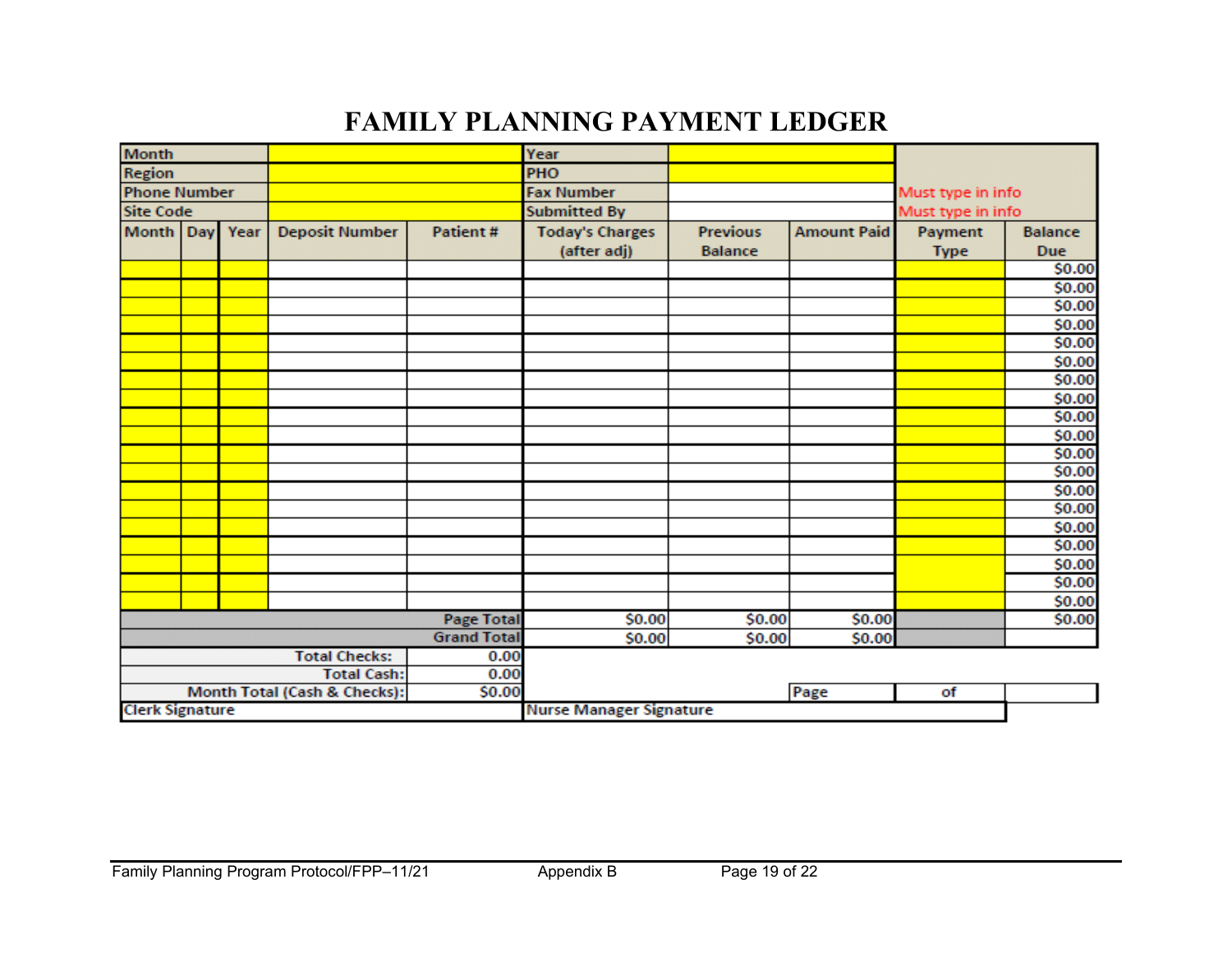# **FEE DEPOSIT REGISTER**

| Month                      |              |     |      | Year                    |                     |
|----------------------------|--------------|-----|------|-------------------------|---------------------|
| <b>Region</b>              |              |     |      | PHO                     |                     |
| <b>Phone Number</b>        |              |     |      | <b>Fax Number</b>       |                     |
| <b>Submitted By</b>        |              |     |      |                         |                     |
| <b>DEPOSIT NUMBER</b>      | <b>Month</b> | Day | Year | <b>AMOUNT DEPOSITED</b> | <b>DEPOSITED BY</b> |
|                            |              |     |      |                         |                     |
|                            |              |     |      |                         |                     |
|                            |              |     |      |                         |                     |
|                            |              |     |      |                         |                     |
|                            |              |     |      |                         |                     |
|                            |              |     |      |                         |                     |
|                            |              |     |      |                         |                     |
|                            |              |     |      |                         |                     |
|                            |              |     |      |                         |                     |
|                            |              |     |      |                         |                     |
|                            |              |     |      |                         |                     |
|                            |              |     |      |                         |                     |
|                            |              |     |      |                         |                     |
|                            |              |     |      |                         |                     |
|                            |              |     |      |                         |                     |
|                            |              |     |      |                         |                     |
|                            |              |     |      |                         |                     |
| <b>TOTAL OF DEPOSIT \$</b> |              |     |      | \$0.00                  |                     |
| <b>Comments Notes</b>      |              |     |      |                         |                     |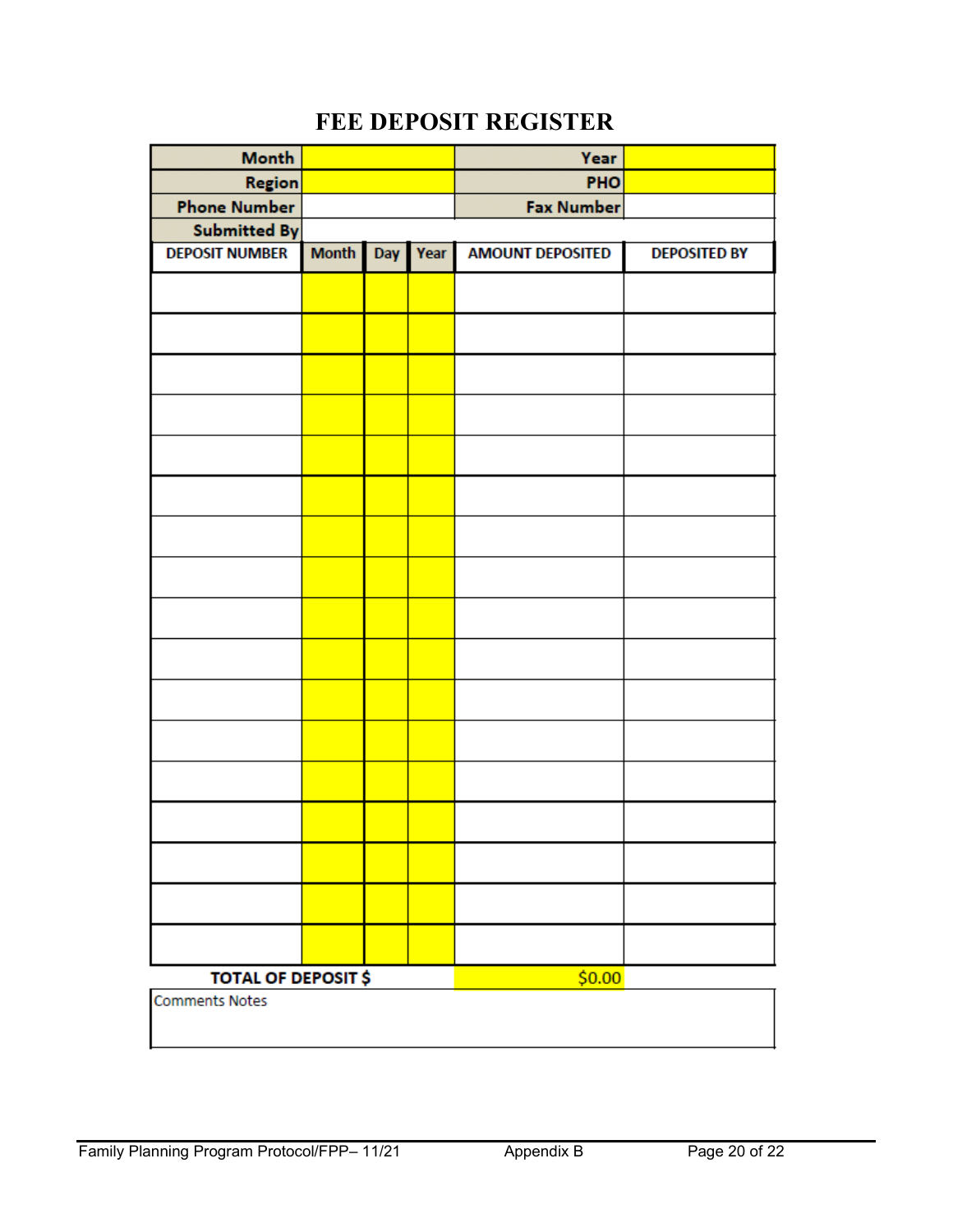| <b>COPIES OF DEPOSIT SLIPS VALIDATED BY BANK</b>      |  |  |
|-------------------------------------------------------|--|--|
| Bank Stamp (deposit date and amount) must be legible. |  |  |
| PHO Name:                                             |  |  |
| Month/Year                                            |  |  |

 $\overline{\phantom{a}}$